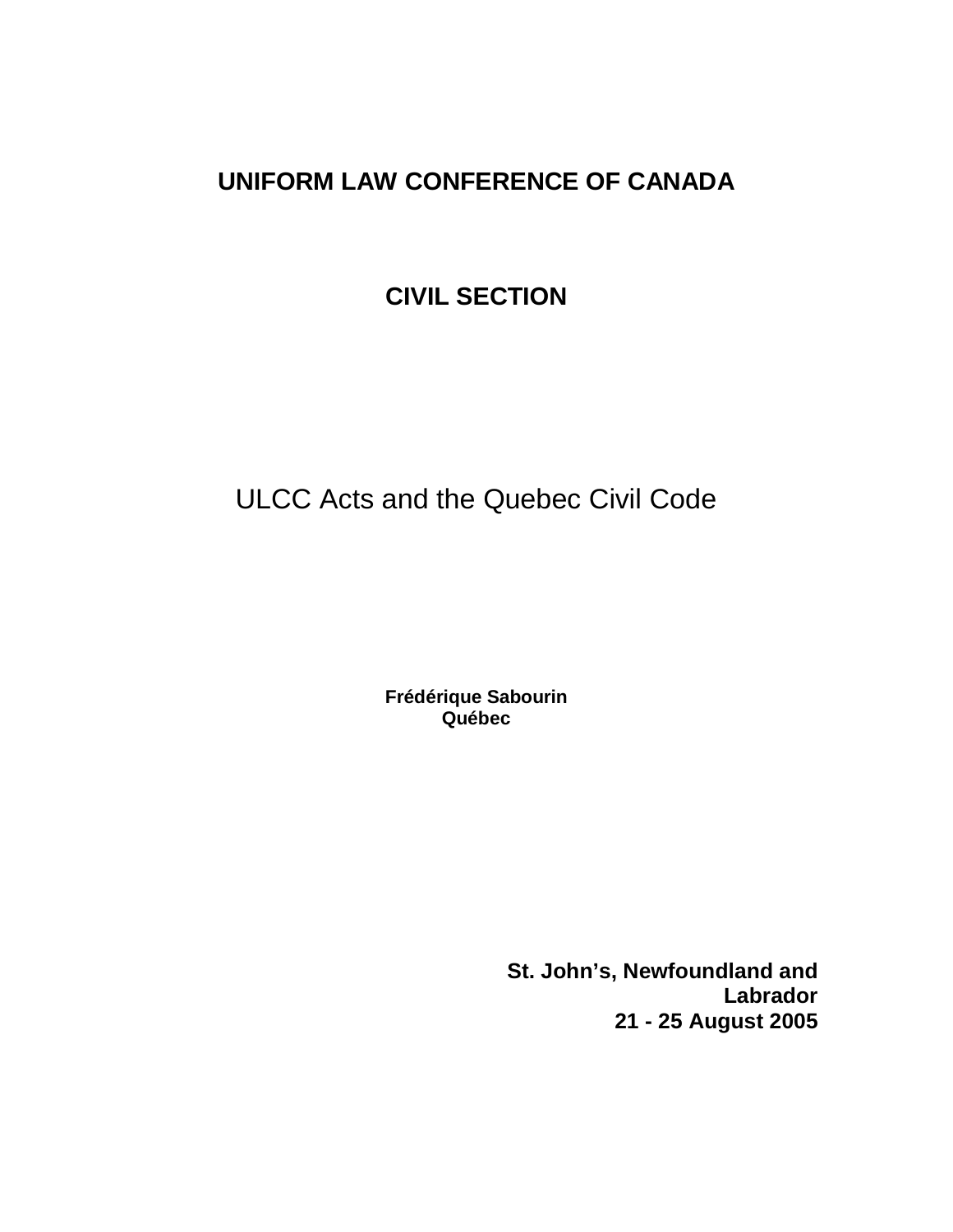#### [1] **Accumulations Act, 1968 – Québec, 1991 (arts. 1123, 1212, 1221, 1272, 1273, 1294 and 2649 CCQ); New Brunswick and Ontario have enacted this Act**

[2] The purpose of the Act is to limit the duration of property accumulation.

[3] Under the Civil Code of Lower Canada, a prohibition to alienate had no time limit (art. 968). The Civil Code of Québec has modified the former law. Now under art. 1212, the stipulation of inalienability is valid only if it is temporary and justified by a serious and legitimate interest. Art. 2649 states the same rule regarding the stipulation of unseizability. Usufruct is also limited (see art. 1123 CCQ). Articles 1272 and 1273 establish the duration of a trust. A private or social trust may be perpetual, but under art. 1294 a court can put an end to it. Lastly, under art. 1221, a substitution may not extend to more than two successive ranks of persons exclusive of the initial institute.

# [4] **Arbitration Act, 1990 – Québec, 1986 (arts. 940 to 951.2 CCP);**

[5] The purpose of the Act is to establish the procedure for arbitration. Québec enacted arbitration legislation in 1986 which is very similar to the ULCC Arbitration Act. The sections can be found in the Code of Civil Procedure (arts. 940 to 951.2). The number of arbitrators determined by the Act in the absence of a specific agreement by the parties is one for the Uniform Act and three for the CCP. The time period for requesting an arbitration award be annulled is shorter in the Uniform Act than in the Québec legislation (30 days versus 3 months), a similar situation for recusal of the arbitrator (10 days versus 30 days). The Uniform Act in addition provides for the possibility of appealing the award if the parties have so consented, the time period being 30 days. In Québec law, an application to have an award annulled is the only remedy against it (art. 947 CCP). The parties may nonetheless depart from that provision so long as they set their own time limits. In Québec law, the same provisions apply to international commercial arbitration, whereas another Uniform Act deals specifically with that subjectmatter.

#### [6] **Bills of Sale Act, 1928 –Québec 1866, am. 1991, in part (arts. 2663 and 2696 CCQ);**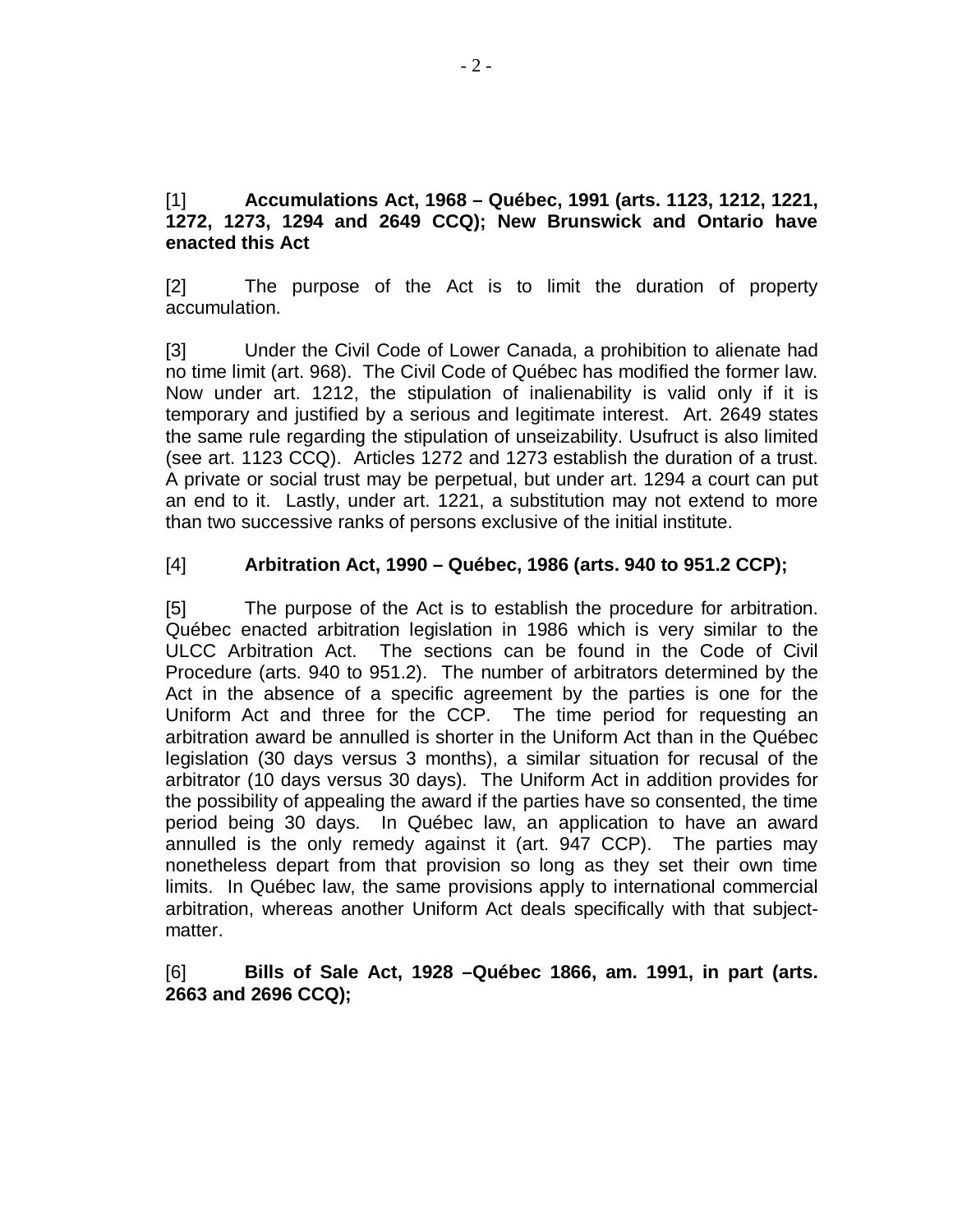[7] The purpose of the Act is to regulate sales and mortgages of chattels. Provided they are evidenced in writing they can be registered.

[8] Under Québec law, a sale can be evidenced without writing and it would be valid (arts. 1385 and 1710). Sales of chattels cannot be registered, except assignments of debts and instalment sales (arts. 1642 and 1742(2) CCQ). Only the mortgage of chattels, which is new under the Civil Code of Québec, has to be evidenced in writing and must registered (arts. 2663 CCQ and 2696 CCQ).

# [9] **Bulk Sales Act, 1920 – Québec N/A;**

[10] The sale of an enterprise was specifically provided for in the Civil Code of Lower Canada (arts. 1569a to 1569e CCLC) and those provisions were incorporated into the new Civil Code (arts. 1767-1778 CCQ). However, the Act to amend the Civil Code and other legislative provisions repealed those provisions on June 13, 2002.

#### [11] **Change of Name Act, 1987 –Québec, 1991, in part (arts. 57 to 70 and 393 CCQ);**

[12] The purpose of the Act is to establish a legal framework for the change of a natural person's name. Two avenues are possible, one administrative, the other judicial. Although not quite as liberal, Québec law has taken some significant steps in this direction (see arts. 57 to 70 CCQ).

[13] The Uniform Act provides for the possibility of having one's name changed after 3 months of residence (in the province having passed the Act), whereas the Civil Code requires domicile of one year in Québec plus Canadian citizenship. It is possible under the Uniform Act to have a person's name changed in certain circumstances without the person's consent through a motion to the court. The Civil Code is silent on this point. The Uniform Act requires no prior publicity, contrary to the Civil Code. The Uniform Act also provides for copies of the name change to be sent to foreign public servants if the person whose name was changed was born or married outside the province. Under the Civil Code, that responsibility falls on the person concerned. A married woman under the Uniform Act may change her name for that of her husband or for a composite name containing elements from both names, but under the Civil Code, the spouses keep the names they had going into the marriage. (art. 393 CCQ).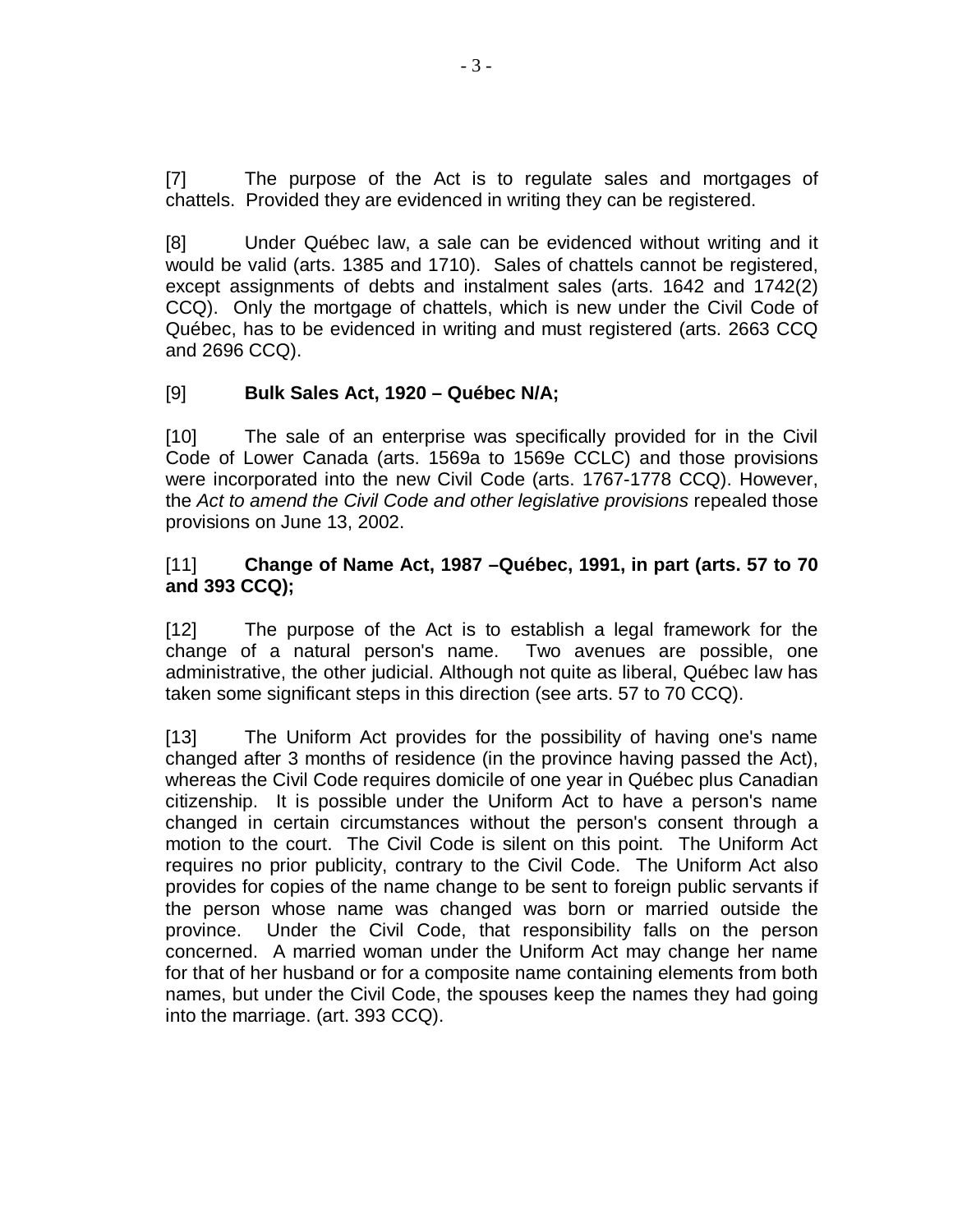#### [14] **Child Evidence Act, 1993 –Québec, 1965, am. 1991 (art. 2844 CCQ);**

[15] Article 2844 of the Civil Code of Québec incorporates art. 301 of the Code of Civil Procedure which has consequently been repealed. Contrary to the Uniform Act, the Civil Code states that a judgment may not be based solely on the testimony of a child who does not comprehend the nature of an oath.

#### [16] **Child Status Act 1980 – Québec, 1980, am. 1991 (arts. 522 et seq., 3155 and 3167 CCQ);**

[17] The purpose of the Act is to establish equality between all children regardless of their circumstances of birth. This principle is set out in art. 522 CCQ.

[18] The Uniform Act also establishes presumptions of paternity. Article 525 CCQ has the same presumption and art. 526 CCQ addresses the question of voluntary acknowledgement. The Act to amend the Civil Code and other legislative provisions added the possibility of taking samples of bodily substances on certain conditions in order to establish filiation. Those provisions came into force on June 13, 2002.

[19] The Uniform Act also addresses the question of insemination, as does the Civil Code in arts. 538 to 542 in a more general way (medically assisted procreation rather than insemination only).

[20] The Uniform Act contains provisions pertaining to the recognition of extra-provincial determination of paternity. Articles 2155 and 3167 CCQ are very liberal on this point.

# [21] **Class Proceedings Act, 1996 – Québec, 1978 (arts 999 to 1051 CCP and R.S.Q., c. R-2.1);**

[22] Québec enacted legislation in 1978 which was made part of the Code of Civil Procedure (see arts. 999-1051 CCP) and created the Fonds d'aide aux recours collectives (Act respecting the class action, R.S.Q., c. R-2.1).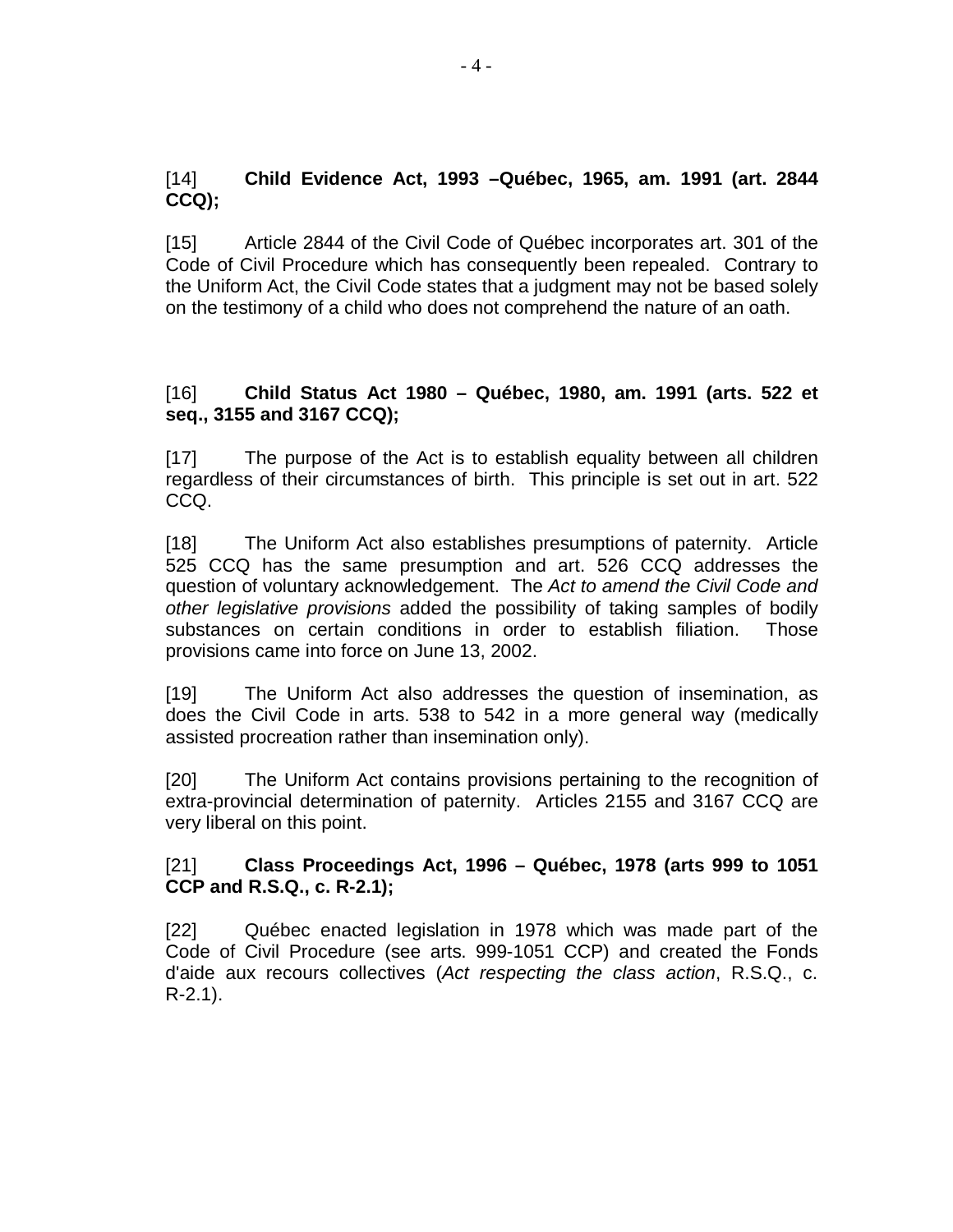#### [23] **Condominium Insurance Act, 1971 – Québec 1991 (art. 1073 CCQ);**

[24] The purpose of the Act is to insure that the Corporation has an insurable interest and to require the Corporation to obtain and maintain insurance. A unit owner may do the same thing but is under no obligation to do so.

[25] The Civil Code provides the same (see art.1073 CCQ) for the syndicate (the co-owners as a body, see art. 1039 CCQ). Each co-owner is the owner of his or her fraction. As such, the co-owner can contract insurance for the increase in value added to the fraction.

#### [26] **Conflict of Law Rules for the Trust Act, 1987 – Québec 1991 (arts. 3107-3108 CCQ);**

[27] The Act applies only between the provinces and territories in Canada. It is based on the Hague Convention on the Law Applicable to Trusts and on their Recognition. The Civil Code of Québec has rules on the conflict of laws for trusts, (see arts. 3107-3108) which are also based on the Hague Convention. A number of more general rules complete the legal framework which does not differentiate according to whether the trust was established in or outside Canada.

# [28] **Conflict of Law (Traffic Accidents) Act 1970 –Québec, in part (R.S.Q., c. A-25);**

[29] The Act establishes conflict of law rules for traffic accidents. The Automobile Insurance Act, R.S.Q., c. A-25 also provides for conflict of law rules for traffic accident liability (see ss. 7 and 8). The residence of the victim, the place of registration and the place where the accident occurred are all to be considered. The end result might differ in a particular situation from the result achieved by the Uniform Act.

#### [30] **Construction Liens and Arbitration (provisions) 1998 – Québec N/A;**

[31] The purpose of the Act is to establish rules for situations where construction lien proceedings may enter into conflict with arbitration, given that the parties involved are not necessarily the same. The Civil Code reform replaced construction liens with a legal hypothec.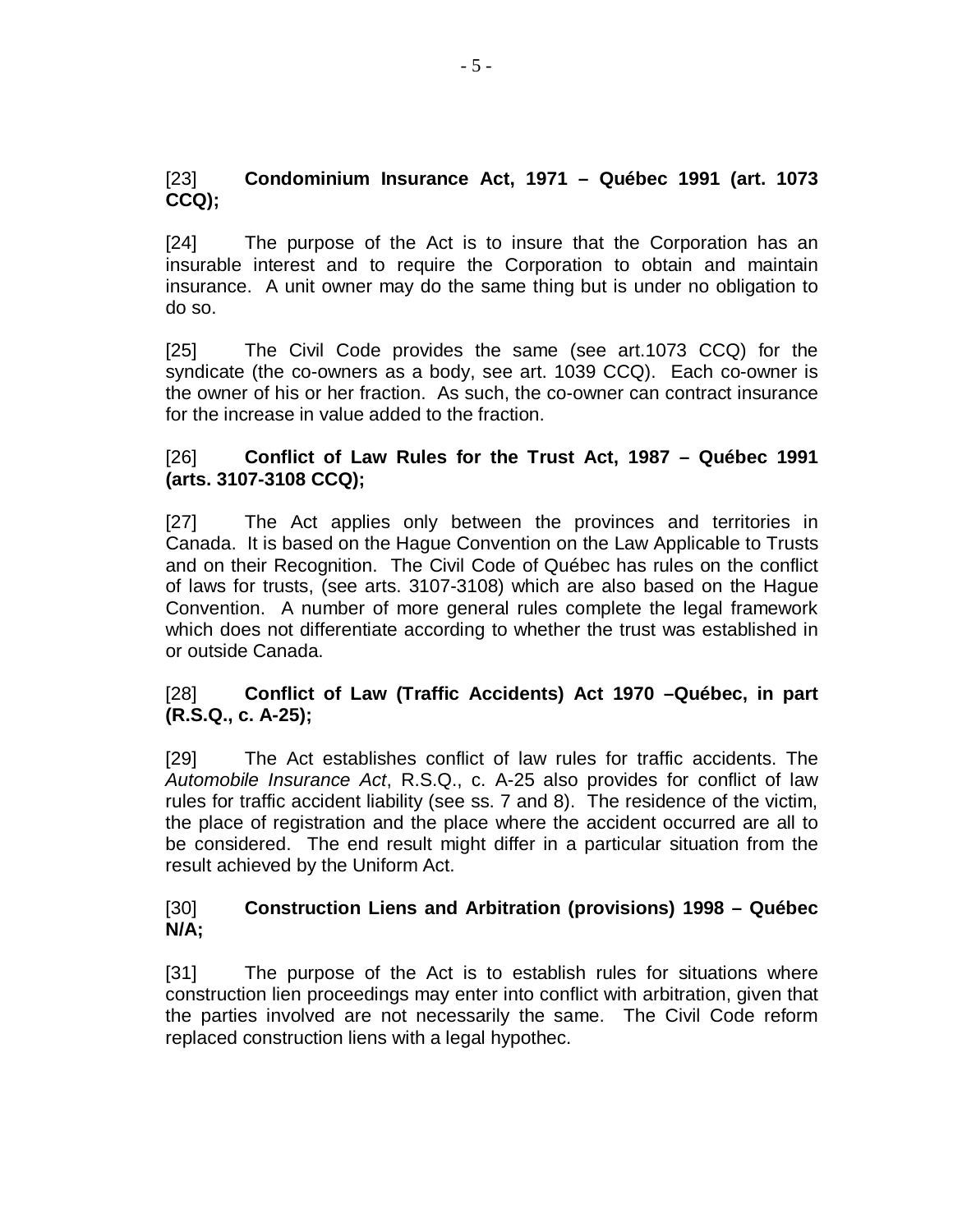#### [32] **Contributory Fault Act 1924, – Québec, 1991 in part (art. 1478 to 1481 CCQ);**

[33] The purpose of the Act is to apportion liability between several wrongdoers; in the Civil Code that purpose is to be found in arts. 1478 to 1481. Those articles are partly new and codify in part the former law. Contrary to the Uniform Act, solidarity is provided for only in cases where it is impossible to determine who actually caused the damage.

[34] Also contrary to the Uniform Act, when one of the wrongdoers is exempted from liability his or her share is assumed equally by the other persons responsible for the injury.

#### [35] **Cost of Credit Disclosure Act, 1997 – Québec 1978, in part (R.S.Q., c. P-40.1);**

[36] The Uniform Act addresses a commitment made under the Agreement on Internal Trade. In Québec, the Consumer Protection Act, R.S.Q., c. P-40.1, provides that "The merchant must state the credit charges in terms of dollars and cents, and indicate that they apply to the entire term of the contract in the case of a contract for the loan of money or a contract involving credit, or to the period covered by the statement of account in the case of a contract extending variable credit" (s. 71).

[37] The implementation of the commitment in the AIT in Québec may see this section fleshed out to parallel the Uniform Act.

#### [38] **International Sales Conventions (see International Sale of Goods Act)**

#### [39] **Court Jurisdiction and Proceedings Transfer Act, 1994 – Québec 1991 in part (arts. 3134 to 3154 CCP);**

[40] The Act establishes rules of jurisdiction and provides for a mechanism of transfer of proceedings from the court which is a less appropriate forum to the court which is a more appropriate one.

[41] Québec's Civil Code includes rules of international jurisdiction which are very similar to the rules of the Uniform Act (see arts. 3134 to 3154), except that transfer of proceedings has not been provided for. The Court can decline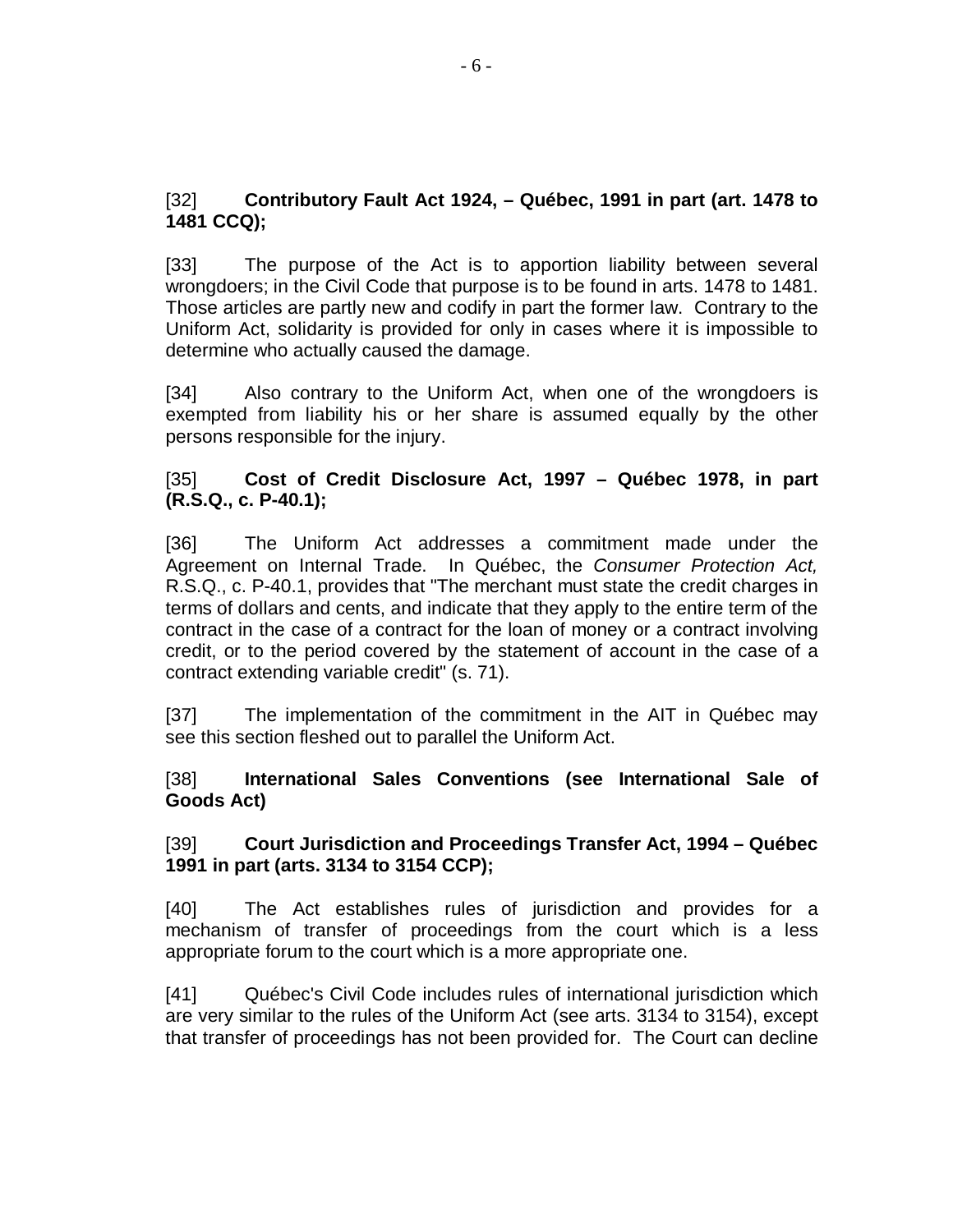jurisdiction if it considers a more appropriate foreign forum exists (art. 3135 CCQ), which is new under Québec law.

#### [42] **Court Orders Compliance Act, 1992, – Québec, 1965 am. 1966, 1979, 1990, 1992, in part (arts. 49 to 54 CCP);**

[43] The Uniform Act establishes rules to force a person by court order to comply with the person's duty to do or to refrain from doing something. Rules for contempt of court can be found in arts. 49 to 54 of the Code of Civil Procedure. A fine not exceeding \$5,000 or imprisonment for a period not exceeding one year can be imposed. Under the Uniform Act, imprisonment is for 6 months or less and the fine cannot exceed \$50,000.

[44] Like the Uniform Act, the Code of Civil Procedure abolishes imprisonment in civil matters (art. 1) but contrary to the Uniform Act, it is possible under Québec law to obtain a contempt of court order for the nonpayment of money.

#### [45] **Criminal Injuries Compensation Act, 1970 – Québec 1971 (R.S.Q., c. I-6 and A-13.2);**

[46] The Act establishes a body responsible for compensating victims of criminal acts. The money is paid out of the Consolidated Revenue Fund. The victim can also bring civil proceedings against the author of the damage and the body is subrogated to the person's rights.

[47] In Québec, the Crime Victims Compensation Act, R.S.Q., c. I-6, and the Act respecting assistance for victims of crime, R.S.Q., c. A-13.2 are quite similar to the Uniform Act.

#### [48] **Custody Jurisdiction and Enforcement Act, 1974 – Québec 1991, in part (art. 3142 CCQ);**

[49] Article 3142 CCQ provides that the court has jurisdiction to rule on the custody of a child so long as the child is domiciled in Québec, rather than having a habitual residence as is the case for the Uniform Act. Habitual residence is, however, defined in the Uniform Act in a manner quite similar to the definition of domicile in Québec law. A minor is domiciled with his or her tutor (art. 80 CCQ). The father and mother of a child are of right tutors of their child (art. 192 CCQ). If the father and mother have no common domicile, the minor is presumed to be domiciled with the parent with whom the child usually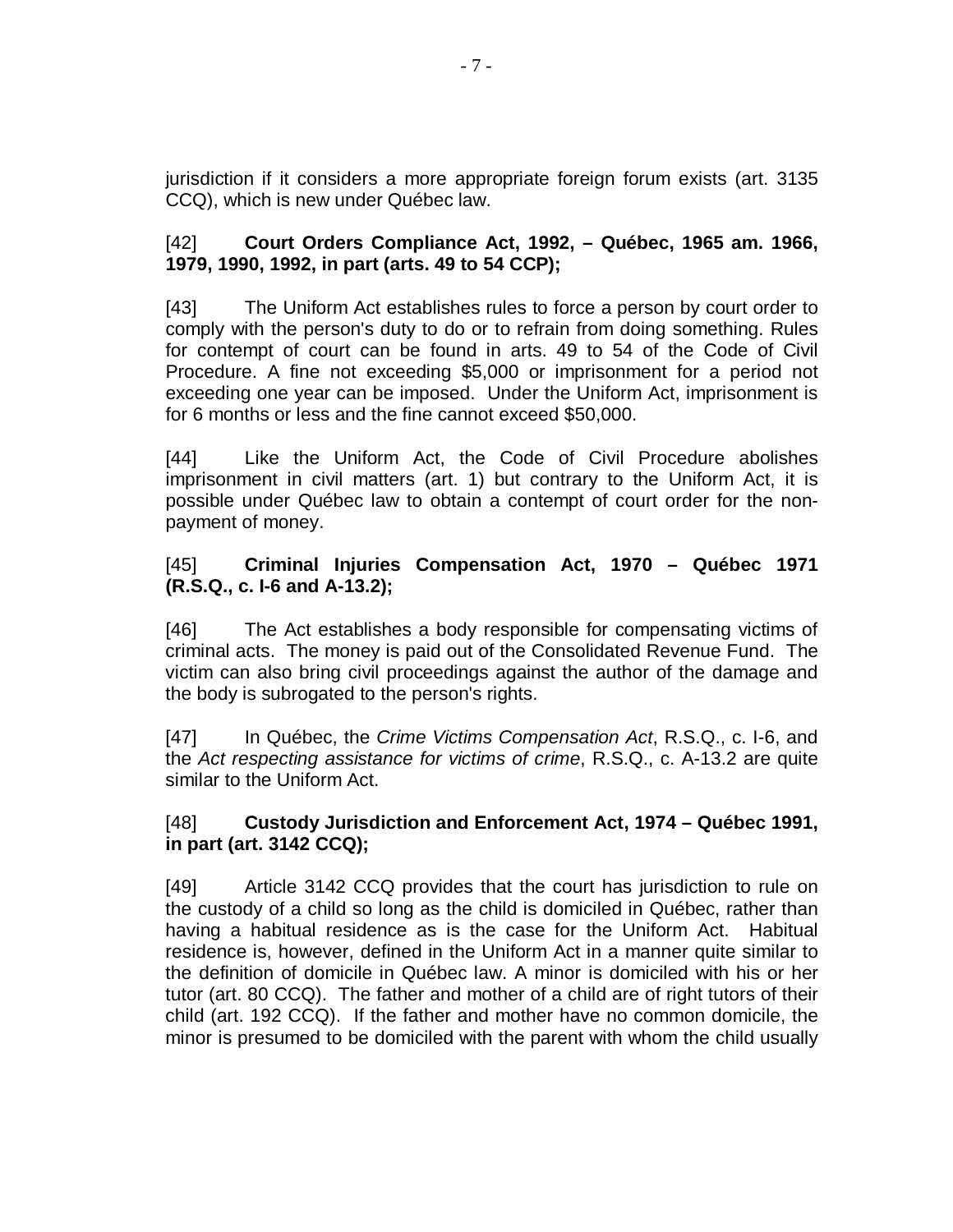resides unless the court has fixed the domicile of the child elsewhere (art. 80 CCQ). (Compare to s. 3(2) of the Act).

[50] There is no specific provision in Québec law for the recognition and enforcement of extra-provincial custody orders.

#### [51] **Defamation Act, 1944 – Québec, 1964, am. 1968, 1977, 1982, 1997 (R.S.Q., c. P-19 and A-23.1; art. 1457 CCQ);**

[52] The purpose of the Act is to establish a legal framework for defamation proceedings against newspapers and broadcasting media. It indicates which defences may be valid and what remedies the plaintiff can pursue, and codifies the defence of fair comment. In Québec, the Press Act R.S.Q., c. P-19 provides for a similar framework for newspapers only, all other cases being governed by the general regime of civil liability contained in the Civil Code. Case law in Québec regularly mentions the defence of fair comment in reference to the criteria retained by the Supreme Court. However, in Prud'homme vs Prud'homme, 2002 SCC 85, the Supreme Court set out that this borrowing from the common law was not appropriate in civil law, a system complete in itself. The Uniform Act also provides for Parliamentary privilege, the corresponding sections being found in Québec in the Act respecting the National Assembly, R.S.Q., c. A-23.1, ss. 42 et seq.

#### [53] **Dependant's Relief Act, 1974 – Québec 1991 (arts. 684 to 695 CCQ);**

[54] The Act provides for the survival of the obligation to provide support which is a new feature of the Québec Civil Code (see arts. 684 to 695).

#### [55] **Devolution of Real Property Act, 1927 am. 1962 – Québec 1866, am. 1991 (arts. 776 et seq. CCQ);**

[56] The Act provides a legal framework for the devolution upon death of real property by the deceased's representative. The Québec Civil Code provides for the liquidation of successions with certain provisions being new and others codifying the former law. Liquidation consists among other things in determining the content of the succession, recovering claims and delivering the property (art. 776 CCQ). The liquidator may make certain payments (art. 807 and following). Any interested person may apply to the court for the replacement of the liquidator (art. 791 CCQ). Partition may not take place or be applied for before the liquidation is terminated (art. 836 CCQ).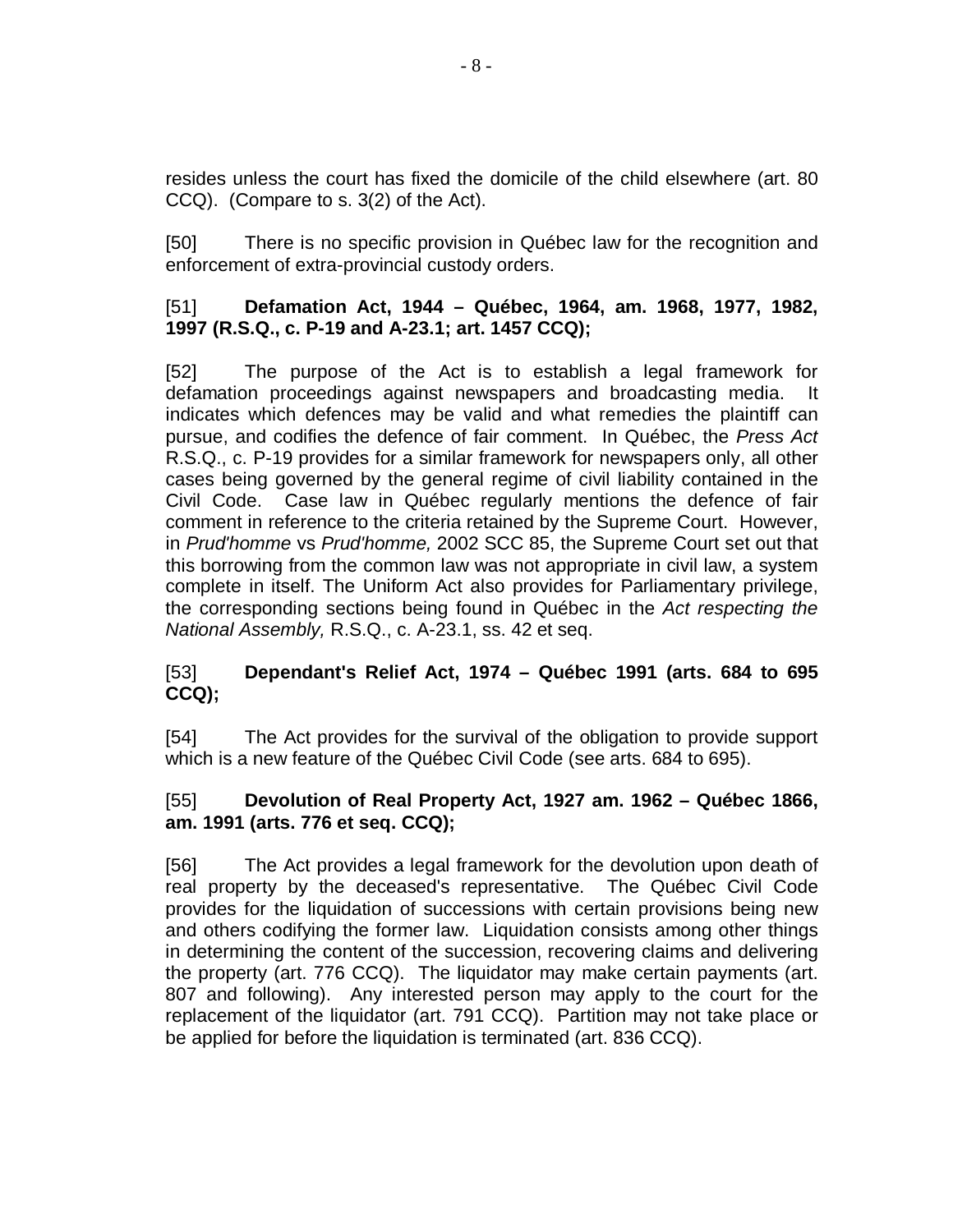# [57] **Domicile Act, 1961 – Québec 1866, am. 1991 (arts. 76 et seq.);**

[58] The Québec Civil Code defines "domicile" in the same way the Uniform Act (see art. 76 CCQ).

[59] A person under curatorship is domiciled with his or her curator (art. 81 CCQ). Unlike the Uniform Act, court approval is not necessary to change the domicile but protective supervision of an adult is reviewed periodically by the Court (art. 278 CCQ) and the tutorship council supervises the tutorship (art. 222 CCQ) and the curatorship council (art. 266 CCQ) may intervene at any time (art. 233 CCQ) to apply to the court for the replacement of the tutor or curator (art. 250 CCQ).

# [60] **Effect of Adoption, 1969 – Québec 1980, am. 1991 (arts. 577 and 581 CCQ);**

[61] As is the case for the Uniform Act, the Civil Code of Québec provides that adoption confers on the adopted person a filiation which replaces the original filiation (art. 577 CCQ). Recognition of an adoption judgment rendered outside Québec produces the same effects as a judgment rendered in Québec (art. 581 CCQ).

# [62] **Electronic Commerce, 1999 – Québec 2001 (R.S.Q., c. C-1.1);**

[63] The purpose of the Act is to enable persons to use electronic devices without fear of the validity of their transaction being contested solely for that reason. The Act to establish a legal framework for information technology, R.S.Q., c. C-1.1 has the same aim but uses a different approach and different language.

#### [64] **Enforcement of Canadian Judgments and Decrees Act – Enforcement of Canadian Decrees Act – Enforcement of Canadian Judgments and Decrees Act, 1992 – Québec 1965, am. 1991, in part (arts. 3155 et seq. CCQ);**

[65] The Uniform Act embodies the notion of "full faith and credit" in the enforcement of judgments (ordering payment of a sum of money) and/or decisions (ordering something to be done or not done) between the provinces and territories of Canada.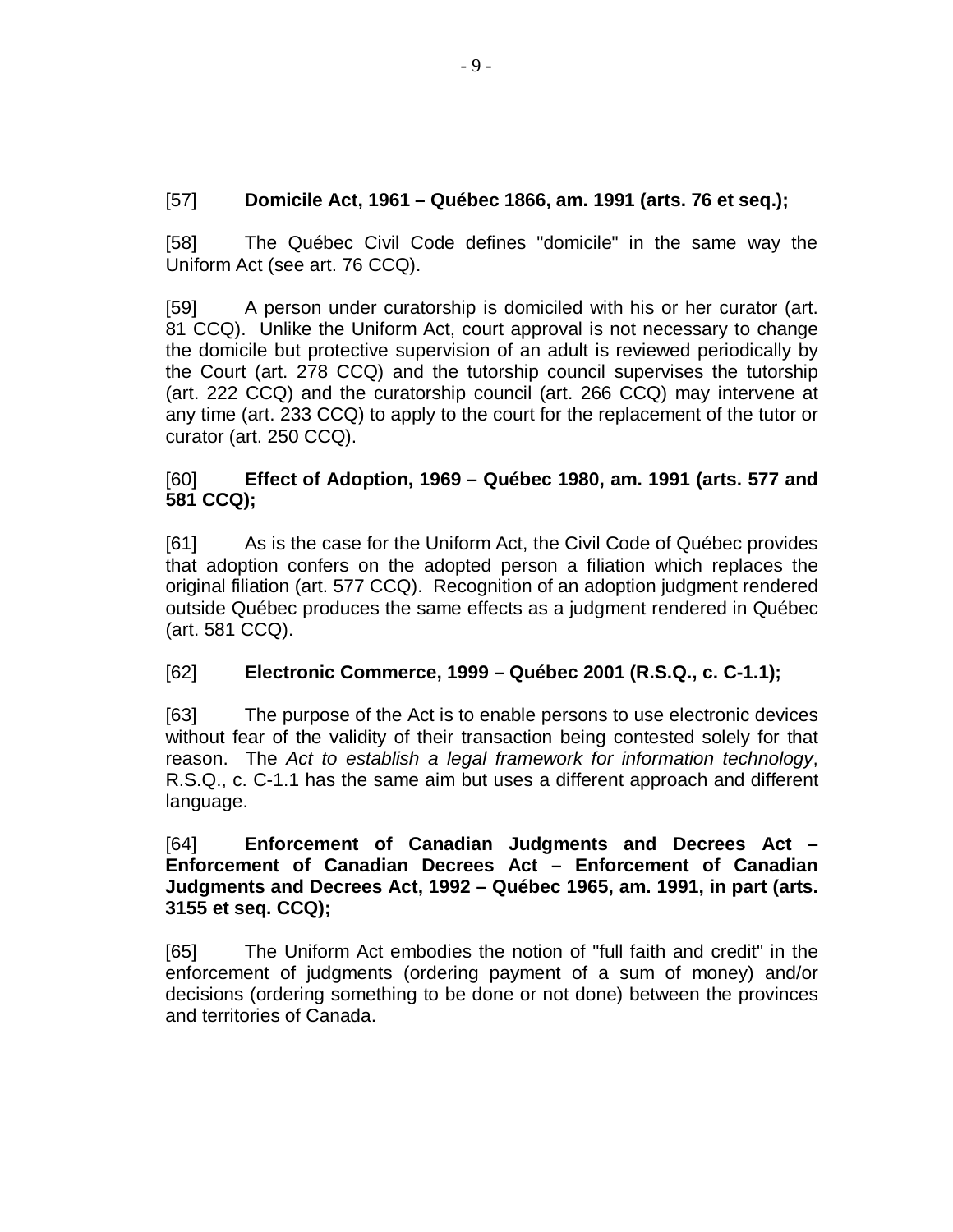[66] The Civil Code of Québec is quite liberal concerning the enforcement of foreign judgments. It makes no distinction between out of Québec judgments and out of Canada judgments. In both cases, the jurisdiction of the court of origin must be ascertained under the provisions of the Civil Code (see art. 3155 and following). Judgments for the payment of a sum of money as well as orders to do or not to do something are enforceable under Québec law.

#### [67] **Electronic Evidence Act, 1999 – Québec 1991, am. 2001 (arts. 2837 to 2842, 2855, 2860 and 2874 CCQ);**

[68] The Act introduces provisions that concern documentary evidence in a non-paper form. The Act to establish a legal framework for information technology, R.S.Q., c. C-1.1, amended the Civil Code as regards electronic evidence (arts. 2837 to 2842, 2855, 2860 and 2874 CCQ).

# [69] **Enforcement of Judgments Conventions Act, 1998 – Québec N/A;**

[70] The Act implements bilateral legal assistance conventions to which Canada is a party (United Kingdom and France). Québec is not a party to the conventions.

#### [71] **Evidence Act, 1941 – Québec, 1866, 1965, am 1991 (arts. 2803 to 2874 CCQ);**

[72] The Uniform Act provides for a very complete legal framework concerning evidence.

[73] The law of evidence is codified in the Civil Code of Québec (see arts. 2803 to 2874 CCQ). The burden of proof, the rules of admissibility and the various types of evidence (testimony, recorded evidence and material evidence) are similar.

[74] The Code of Civil Procedure also provides for rules on the examination of witnesses and on exhibits (arts. 294 to 331.9 CCP), on representation and hearing of a minor or an incapable person of full age (arts. 394.1 to 394.5 CCP), on expert testimony (arts. 414 to 425 CCP) and on commissions for the examination of witnesses who reside outside Québec (arts. 426 to 437).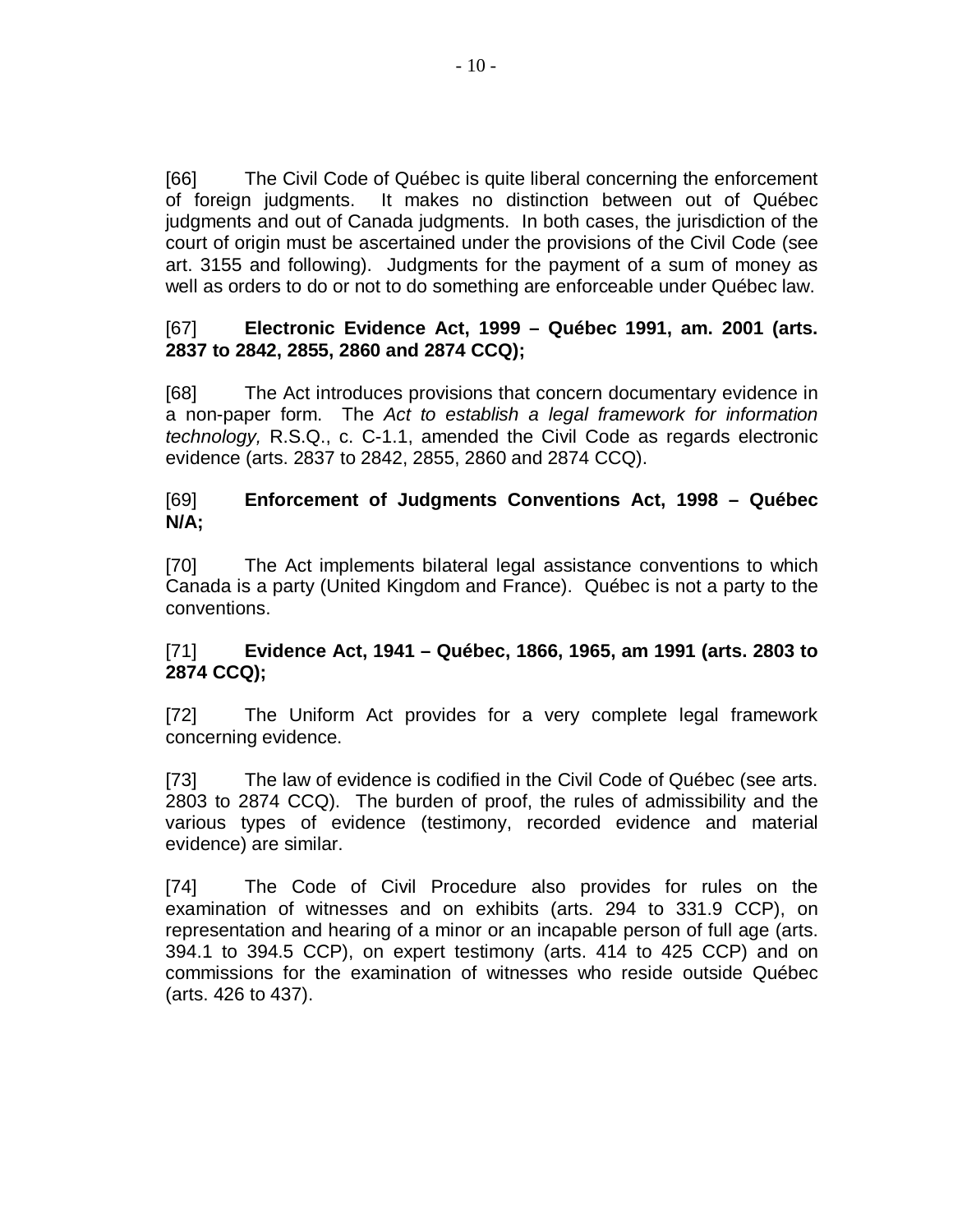[75] Research has been conducted by a student into the main differences. I can provide you with a copy of the research report if you wish.

#### [76] **Extra-Provincial Custody Orders Enforcement Act (see Maintenance and Custody Enforcement Act)**

#### [77] **Family Support Act, 1980 – Québec 1866, am. 1980 in part (art. 585 CCQ and art. 825.5 CCP);**

[78] Both the Uniform Act and the Civil Code provide that spouses and relatives in the direct line in the first degree owe each other support (art. 585 CCQ). Standards for the determination of child support to be made by a parent have been established since 1996 by regulation (art. 825.8 CCP).

[79] Unlike the Uniform Act, under Québec law there is no obligation to provide support between unmarried persons but they can make a contract which will be enforceable. Also, contrary to the Uniform Act, there is no support obligation between a person and a child if no filiation exists between them.

#### [80] **Fatal Accidents Act, 1964 – Québec 1866, am. 1991 in part (art. 625 CCQ);**

[81] Both under the Uniform Act and the Civil Code, the right of action of the deceased against the tortfeasor survives the death. Under Québec law, however, the heirs are seised of all the rights of action of the deceased (art. 625 CCQ). The heirs can be descendants or ascendants (the Uniform Act restricts the right of action to these persons) but they can also be the brothers, sisters and even other persons.

#### [82] **Foreign Arbitral Awards Act, Québec, 1985 – Québec 1986 (arts. 948 CCP et seq.);**

[83] The Act implements the United Nations Convention on the Recognition and Enforcement of Foreign Arbitral Awards of 1958. The Code of Civil Procedure does the same but is not limited to Contracting States (arts. 948 CCP and following). The Act was replaced by the International Commercial Arbitration Act.

#### [84] **Foreign Judgments Act, 1923-1925, am. 1927-1933, 1959, 1961, 1962, 1982, 1994-2001;**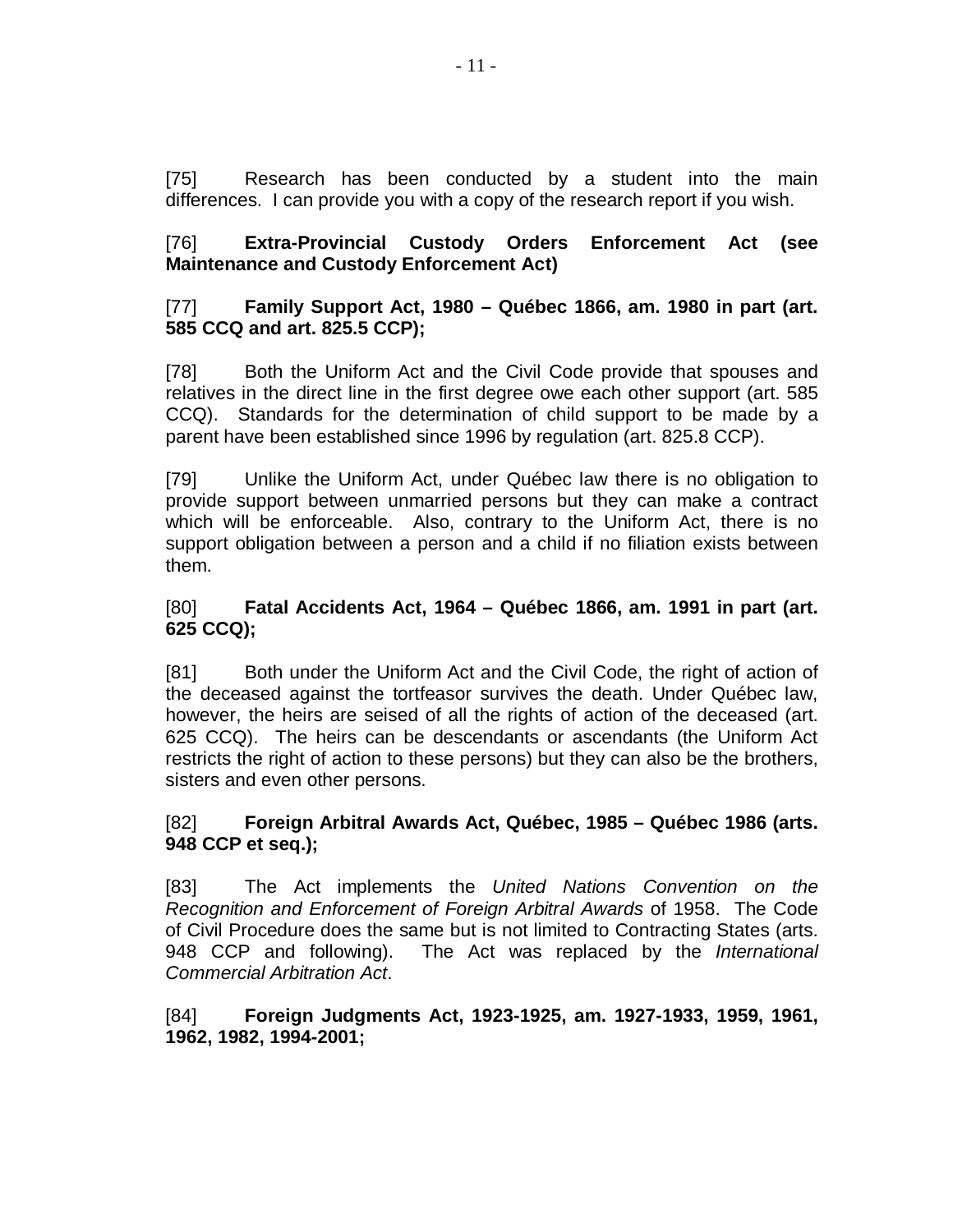# [85] **Foreign Money Claims Act, 1989, Québec 1991 in part (art. 3161 CCQ);**

[86] The Act provides for a date of conversion for orders in a currency other than the currency of Canada. It also provides for the rate of interest payable in those circumstances. Article 3161 of the Civil Code also provides for conversion and interest, but in a different way.

#### [87] **Franchises Act 1984 – Québec N/A**

[88] The Act provides a legal framework for franchise agreements. An important feature of this framework is the disclosure requirement. The Civil Code has no specific provisions for franchise agreements. The general provisions apply. Contracts of adhesion, in which the essential stipulations are imposed or drawn up by one of the parties, are subject to special rules intended to protect the adhering party (arts. 1379, 1432, 1435 to 1437 CCQ).

#### [89] **Frustrated Contracts Act, 1948, – Québec 1866 am. 1991 (arts. 1553 et seq. CCQ);**

[90] The Act provides for remedies in the case a contract cannot be performed. The Civil Code like the Uniform Act provides that the provisions apply only in the absence of a contrary stipulation in the contract.

[91] Both the Act and the Civil Code provide for a requirement to restitute benefits already received. The correlative obligations may in some circumstances be reduced and an indemnity may be awarded (see arts. 1553 CCQ and following, especially art. 1604 CCQ).

#### [92] **Heath Care Directives (Recognition), 1992 – Québec 1991 (art. 3109 CCQ);**

[93] The Act provides for choice of law rules governing formalities of directives in health care: the law of the place where the deed is drawn up or the law of the usual residence of the drafter.

[94] The Civil Code provides that the form of a juridical act is governed by the law of the place where it is made or by the law of the domicile of the person making the instrument (art. 3109 CCQ). Those rules would apply to a mandate given in anticipation of the mandator's incapacity.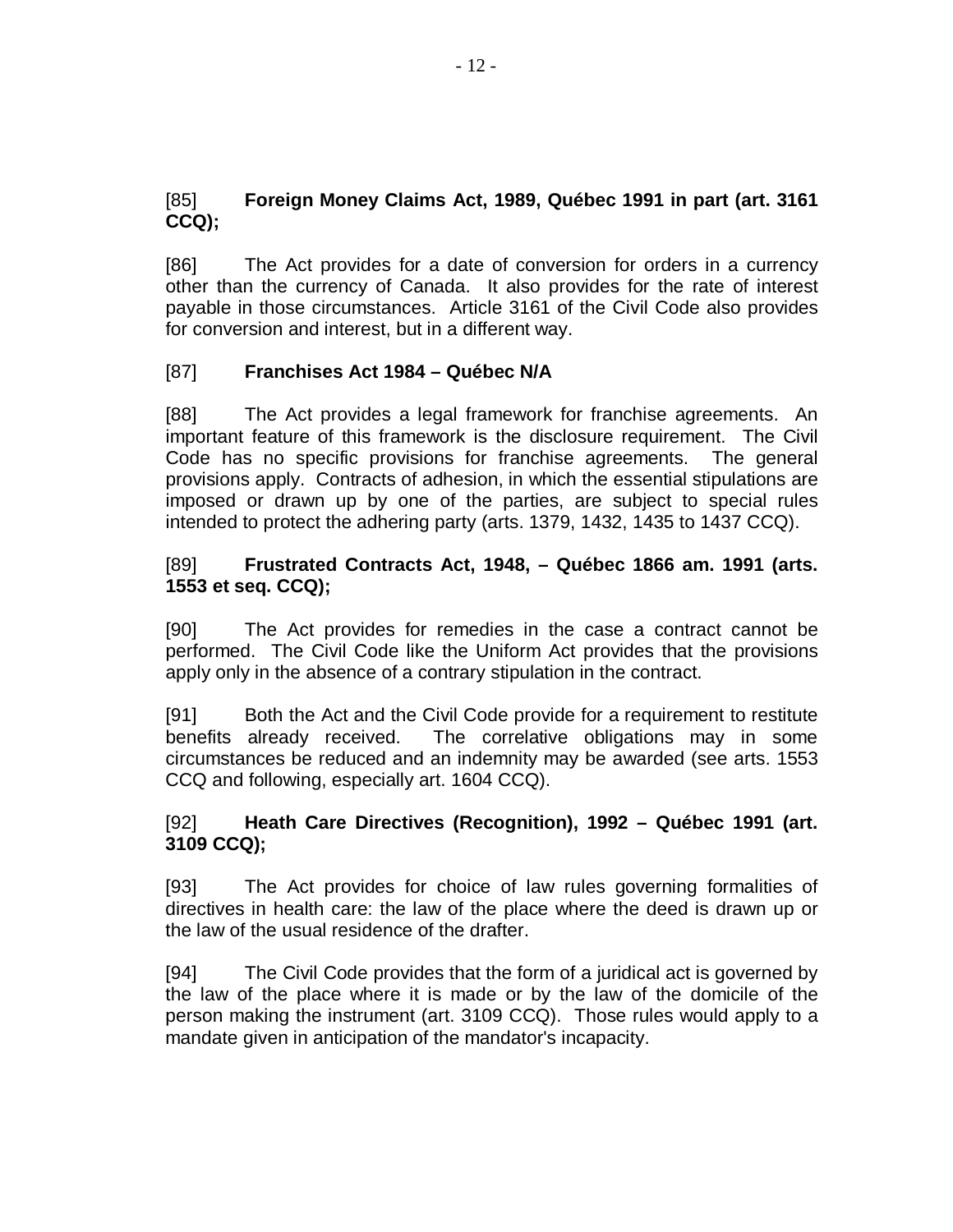#### [95] **Highway Traffic and Vehicles Act (Responsibility of Owner & Driver for Accidents), 1962 – 1977 Québec in part (R.S.Q., c. A-25 and C-24.2);**

[96] The Uniform Act sets up a civil and criminal liability regime for owners and drivers of motor vehicles. In 1977, Québec enacted a no-fault system for bodily injury (see Automobile Insurance Act, R.S.Q., c. A-25).

[97] Regarding loss or damage to property, the Uniform Act and the Automobile Insurance Act have similar provisions. The owner of an automobile operating in Québec must have liability insurance (s. 84) and is liable for property damage caused by the vehicle (s. 108). Similarly, the driver of an automobile is solidarily liable with the owner for property damage caused by the automobile (s.109). A person in possession of the automobile may also be liable (thief or garage operator, see s. 108). The same applies to regulatory offences under the Highway Safety Code, R.S.Q., c. C-24.2. The definition of owner in those two Acts is very similar to the definition in the Uniform Act.

# [98] **Hotelkeepers Act, 1962 – Québec 1866 am. 1991 (arts. 2298 et seq. CCQ);**

[99] The Civil Code of Québec provides for specific rules governing the liability of the innkeeper for the loss of property deposited in his care (see arts. 2298 and following CCQ). The innkeeper is entitled to retain the property as security for the cost of lodging the guest (art. 2302 CCQ).

#### [100] **Human Tissue Donation, 1989 – Québec 1991, (arts. 19, 25, 43, 44 and 45 CCQ);**

[101] Like the Uniform Act, the Civil Code provides for rules concerning human tissue donation but with a few notable differences. Under the Civil Code, a person 14 years of age or older may consent to human tissue donation in the event of the person's death. A person under 14 years of age may also do so with the consent of the parents or tutor (art. 43 CCQ). Under the Uniform Act, the age is 16.

[102] In the absence of knowledge or presumed knowledge of the wishes of the deceased, the removal of human tissue from the deceased may proceed with the consent of the person who could give consent to medical care (art. 44 CCQ).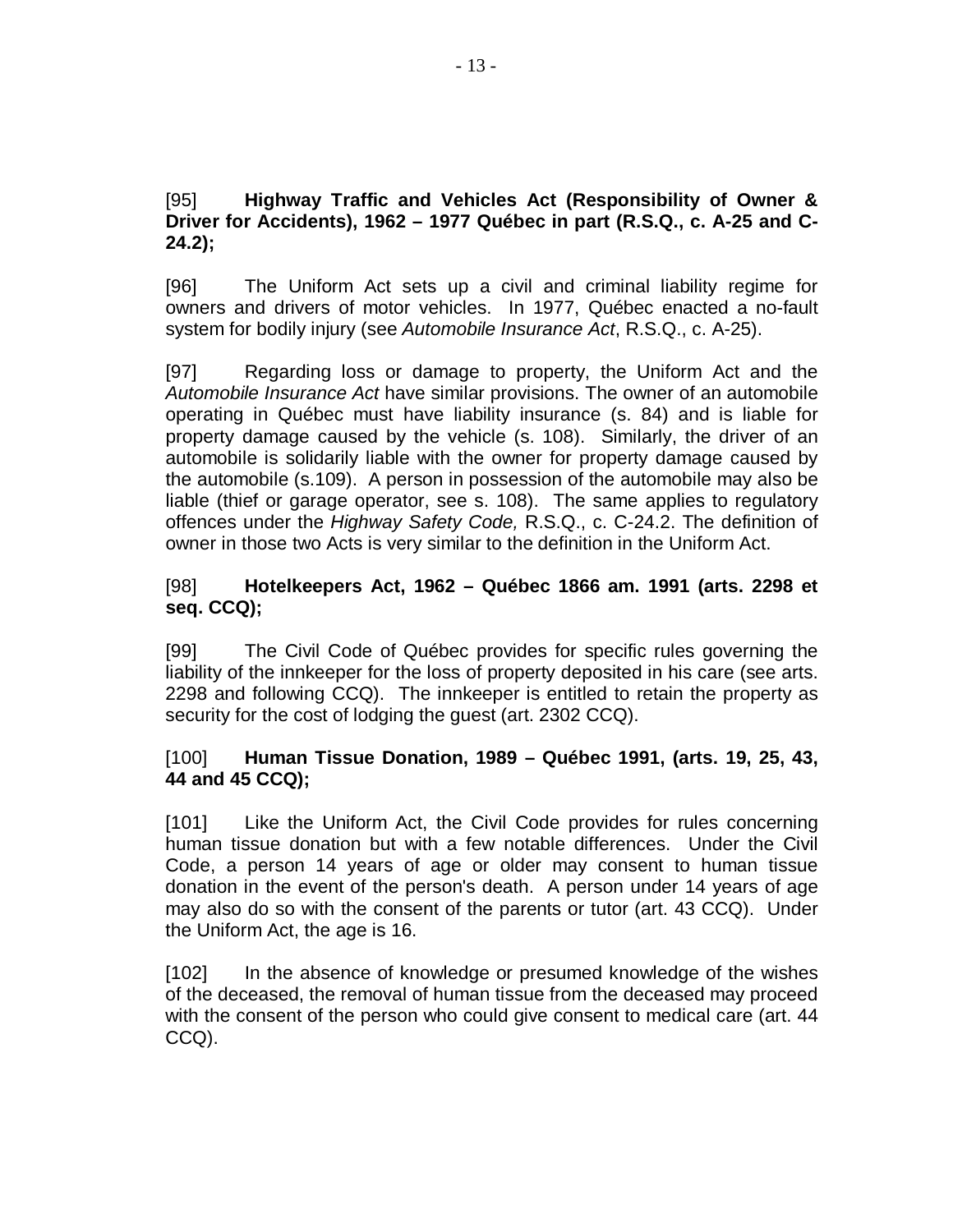[103] A person of full age who is capable of giving consent may alienate a part of his body inter vivos, provided the risk incurred is not disproportionate to the benefit that may reasonably be anticipated (art. 19 CCQ). Unlike the Uniform Act, there is no need for an independent study each time the alienated part is not capable of regeneration.

[104] Also unlike the Uniform Act, all alienation by a person of a part or product of his body must be gratuitous (art. 25 CCQ).

[105] As in the Uniform Act, no part of the body may be removed before the death of the donor is attested by 2 physicians who do not participate in either the removal or the transplantation (art. 45 CCQ). Consent is not required where 2 physicians attest in writing certain facts (art. 44 CCQ).

# [106] **Information Reporting Act, 1977, Québec 1993 (R.S.Q., c. P-39.1);**

[107] The Act provides for the protection of personal information used and collected by reporting agencies. The Act respecting the protection of personal information in the private sector, R.S.Q., c. P-39.1, provides a more general framework.

#### [108] **Intercountry Adoption (Hague Convention) Act, 1993 – Québec N/A;**

[109] Québec is not a signatory to this Convention.

#### [110] **Inter-Jurisdictional Child Welfare Orders Act, 1988 – Québec 1977 (R.S.Q., c. P-34.1);**

[111] Under section 131 of the Youth Protection Act, R.S.Q., c. P-34.1, orders rendered outside Québec are enforceable in Québec. As in the Uniform Act, the Director of Youth Protection may authorize a person to exercise certain of the Director's functions but the Director remains responsible for an order made by the Court in Québec even if it is to be executed outside Québec (see ss. 32 and 33).

#### [112] **International Child Abduction Act, 1981 – Québec 1984 (R.S.Q., c. A-23.01);**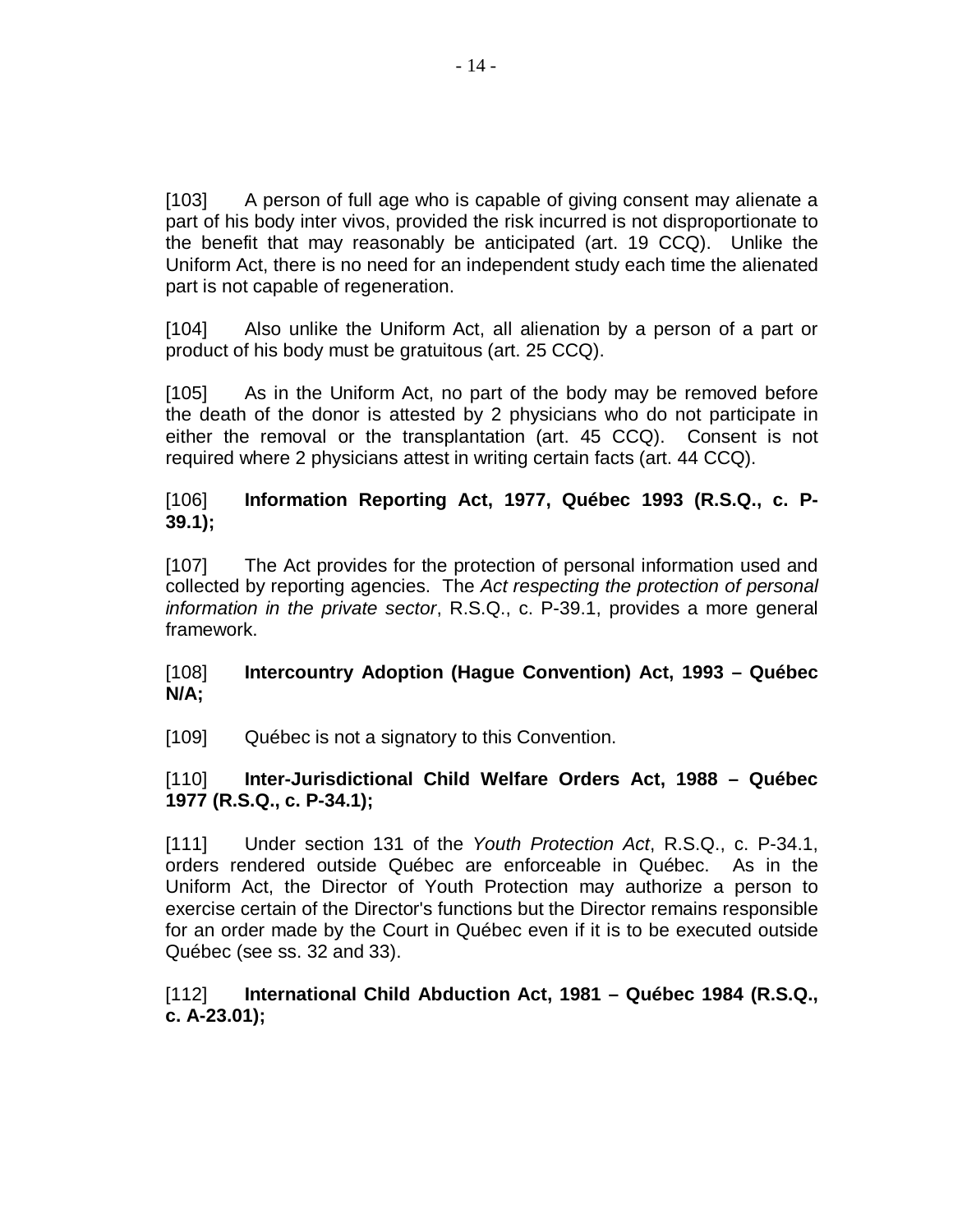[113] The Act implements the Hague Convention. Québec has done so by enacting the Act respecting the civil aspects of international and interprovincial child abduction, R.S.Q., c. A-23.01. This Act is different from the ULCC Act since the Convention is not annexed to the 45-section Act.

#### [114] **International Commercial Arbitration Act, 1986 – Québec 1986 (arts. 940 et seq. CCP);**

[115] The Act implements the Convention on the Recognition and Enforcement of Foreign Arbitral Awards of 1958 and the 1985 UNCITRAL model law on international commercial arbitration. Québec has done so by enacting arts. 940 and following of the Code of Civil Procedure.

#### [116] **International Financial Leasing (Unidroit Convention) Act 1995 – Québec N/A;**

[117] Canada is not a signatory to this Convention.

#### [118] **Uniform International Protection of Adults (Hague Convention) Implementation Act, 2001 - Québec N/A;**

[119] Canada is not a signatory to this Convention.

[120] **Uniform Parental Responsibility and Measures for the Protection of Children (Hague Convention) Implementation Act – Québec N/A;**

[121] Canada is not a signatory to this Convention.

[122] **International Interests in Mobile Equipment Act (Aircraft Equipment), 2001 – Québec N/A;**

[123] Québec is not a signatory to this Convention.

#### [124] **Uniform International Financial Leasing (Unidroit Convention) Act, 1995 – Québec N/A;**

[125] Canada is not a signatory to this Convention.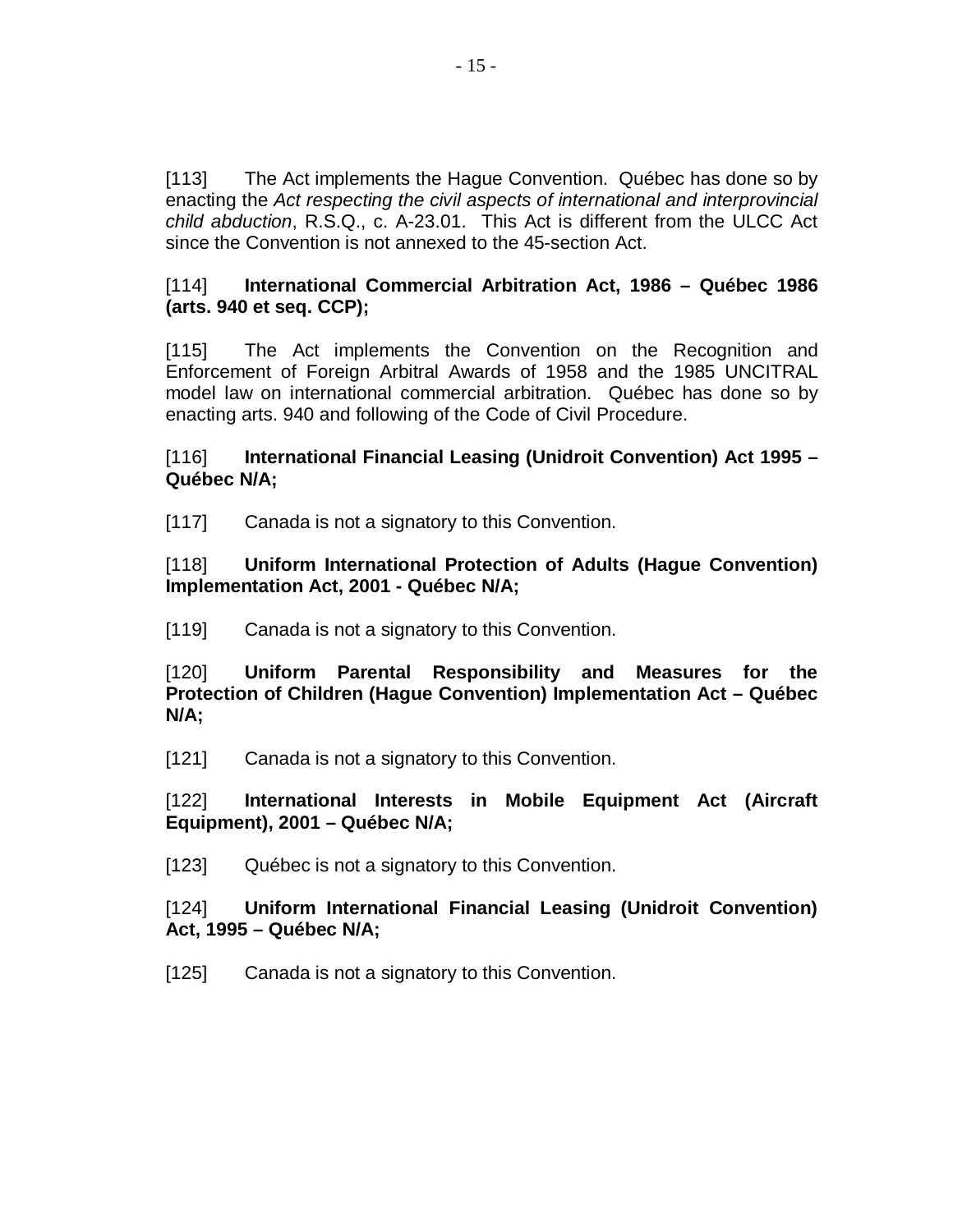#### [126] **International Sales Conventions Act, 1998 replaces the International Sale of Goods Act, 1985 – Québec 1991, in part (R.S.Q., c. C-67.01);**

[127] The Uniform Acts implement the Vienna Convention. Québec has done so by enacting the Act respecting the United Nations Convention on contracts for the international sale of goods, R.S.Q., c. C-67-01. The Act has only 2 sections (the Uniform Act has 5) and the Convention is a schedule to the Act (as in the case of the Uniform Act).

[128] The International Sales Conventions Act also implements the Convention on the Limitation Period in the International Sale of Goods. Canada is not yet a signatory to that Convention.

# [129] **International Trusts Act, 1987 – Québec N/A;**

[130] The purpose of the Act is to implement the *Hague Convention on the* Law Applicable to Trusts and their Recognition except between the provinces and territories of Canada. Québec is not a signatory to this Convention. The Civil Code of Québec does have conflict of law rules for trusts (see arts. 3107- 3108 CCQ) which draw on the Hague Convention. More general rules complete the legal framework which does not differentiate according to whether the trust was established in or outside Canada.

#### [131] **Interpretation Act, 1938 – Québec 1964, am. 1968, 1982 (R.S.Q., c. I-16);**

[132] The Uniform Act corresponds to the *Interpretation Act* (R.S.Q., c. I-16) which provides that the Act comes into force unless otherwise provided on the 30<sup>th</sup> day after assent. The Under the Uniform Act, the effective date is the date of assent. Other differences exist but do not appear to be fundamental.

#### [133] **Interprovincial Subpoena Act 1974 – Québec, 1965 (arts. 282 and 284 CCP; R.S.Q., c. P-27);**

[134] The Act provides for reciprocal enforcement of subpoenas between the provinces and territories of Canada. Article 282 of the Code of Civil Procedure provides that a person residing in the Province of Ontario may be compelled to appear as a witness if the judge or the clerk is satisfied that the person's presence is necessary and if there is no other action between the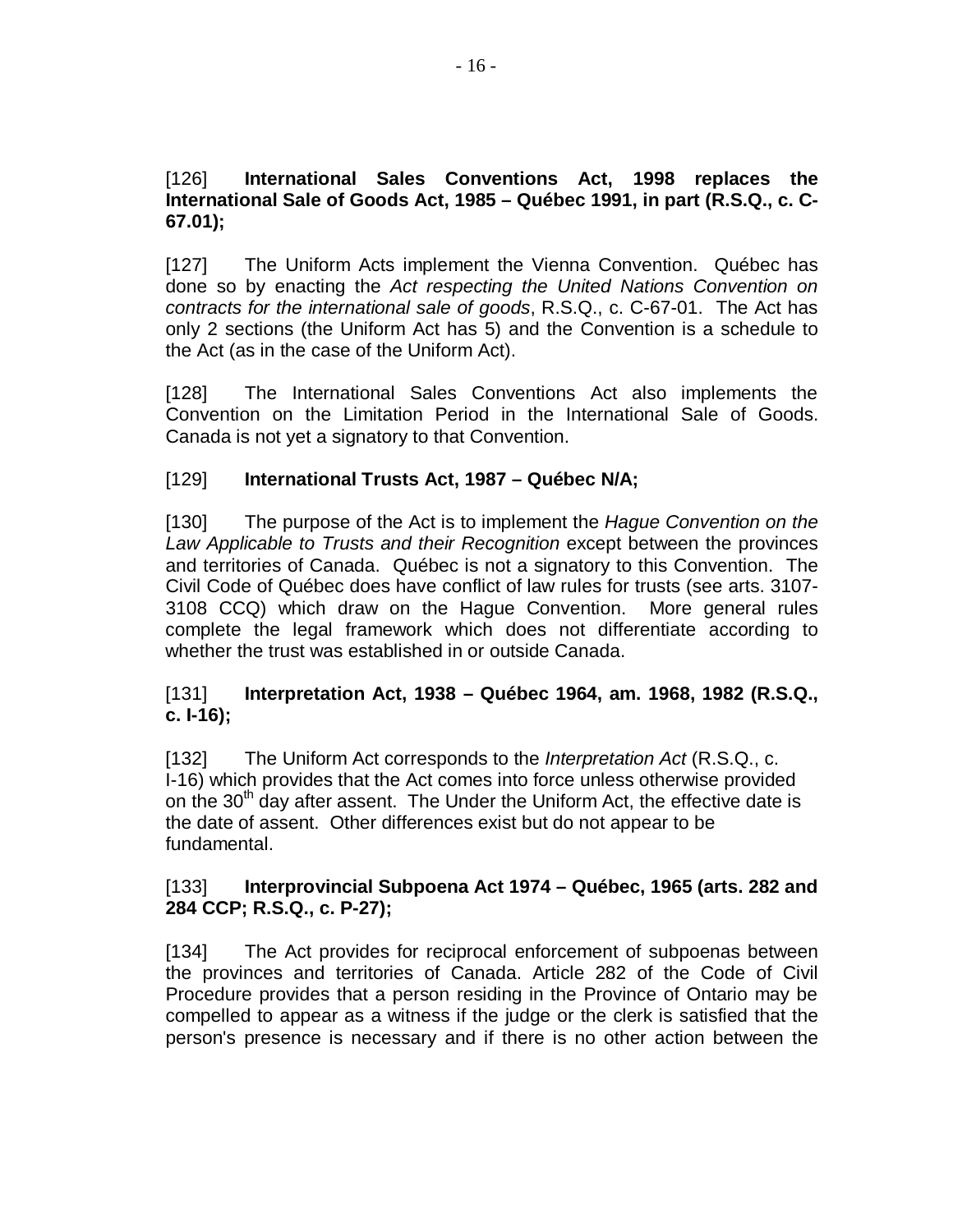same parties for the same cause pending in the Province of Ontario. Article 284 adds that a defaulting witness who resides in the Province of Ontario can only be punished for contempt of court by the court within whose jurisdiction the witness resides, upon a certificate of the court attesting the default. Under the Special Procedure Act, R.S.Q., c. P-27, evidence from a witness residing in Québec can be received by a court in Québec for the benefit of a proceeding in another country or province of Canada.

#### [135] **Intestate Succession Act, 1925 – Québec 1866, am. 1991, in part (arts. 666 et seq. CCQ);**

[136] The Civil Code like the Uniform Act establishes rules for the devolution of intestate succession. The rules differ however (see arts. 666 to 683 CCQ). Under Québec law, the spouse inherits the entire intestate succession if there are no descendants, privileged ascendants or privileged collaterals.

[137] In the Uniform Act, the spouse inherits the entire estate if there are no descendants. If there is no spouse, the estate devolves in its entirety to the descendants in both the Québec legislation and the Uniform Act.

[138] If there is a spouse and descendants, in Québec law the spouse takes 1/3 of the succession and the descendants, the other 2/3. Under the Uniform Act, the spouse takes all the estate and if it involves \$100,000 or more, one-half of the amount exceeding \$100,000.

[139] If there is no descendants**,** in Québec law the spouse takes 2/3 of the succession and privileged ascendants the other 1/3**.** In the Uniform Act, the share of the spouse stays the same.

[140] If there is neither a spouse or descendants, the succession is partitioned equally between the privileged ascendants under the Uniform Act, to which the privileged collaterals are added under Québec law. Under both the Civil Code and the Uniform Act, where there are no privileged ascendants, the privileged collaterals take all. The contrary hypothesis is not covered in Québec law.

[141] The ordinary ascendants and collaterals in Québec law are not called to the succession unless the deceased leaves no spouse, no descendants and no privileged ascendants or collaterals. Failing ordinary ascendants, the ordinary collaterals take all, and inversely. Relatives beyond the eighth degree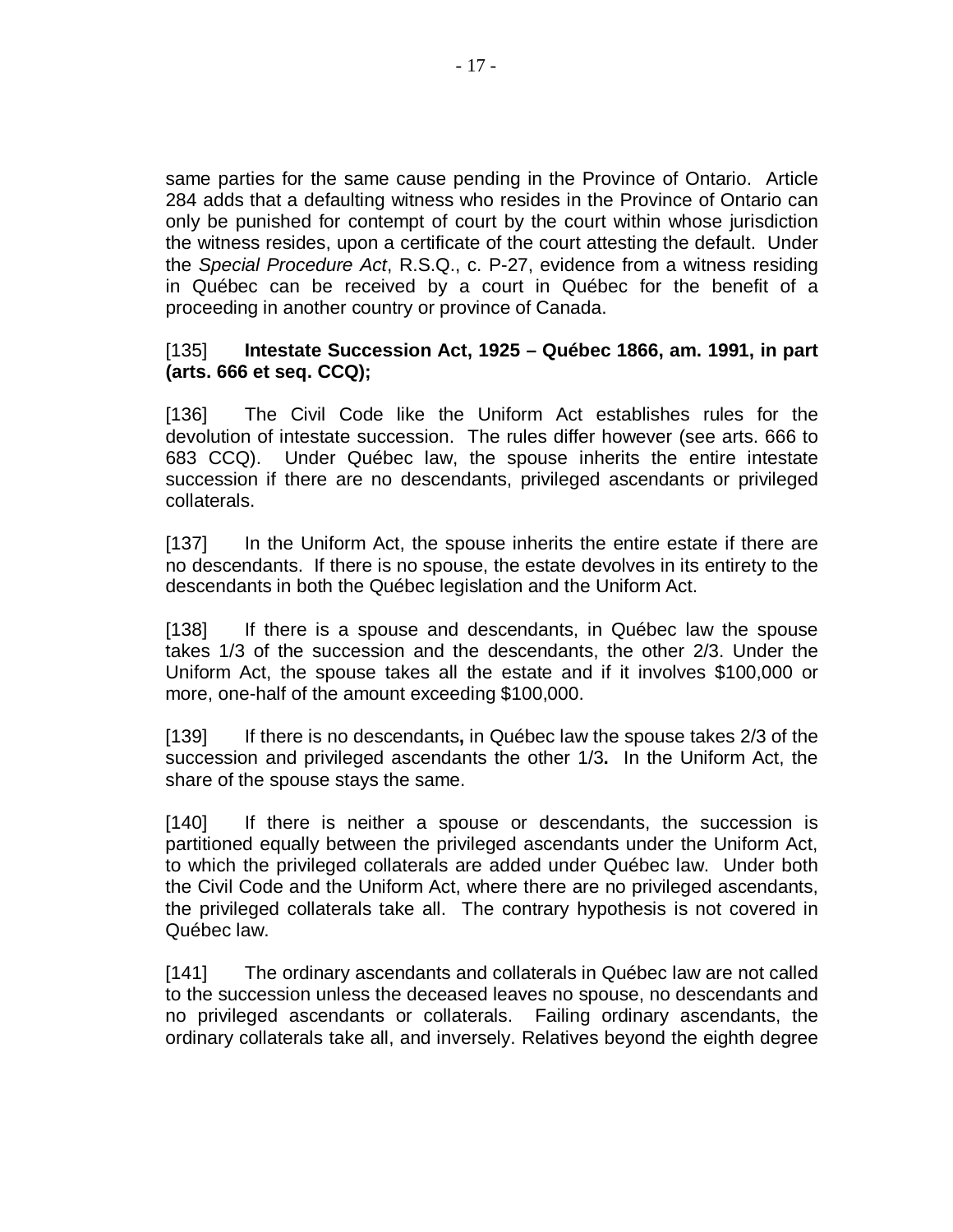do not inherit. If the deceased leaves no spouse or relatives in a degree able to inherit, or all successors renounce the succession or no successor is known or comes forward to claim, the State takes of right the property of the succession situated in Québec (arts. 696 and following CCQ). This latter situation is dealt with in similar fashion in the Uniform Act.

[142] Each coheir is bound to return to the mass what has been received from the deceased by gift or by will under an express obligation to return it (art. 867 CCQ). The Uniform Act requires the co-heir to make a report.

#### [143] **Judgment Interest Act, 1982 – Québec 1866, am. 1991 (arts. 1586, 1617 to 1621 CCQ);**

[144] The Act determines the circumstances in which an order to pay a sum of money entails a requirement to pay interest. In Québec law, arts. 1586, 1617 and 1621 CCQ deal with the matter.

#### [145] **Uniform Jurisdiction and Choice of Law Rules in Domestic Property Proceedings Act, 1997 – Québec 1991, in part (arts. 3089, 3123, 3145 and 3154 CCQ);**

[146] The Uniform Act establishes jurisdictional and choice of law rules that pertain to matrimonial regimes and how family property is to be divided. It harmonizes the civil law and the common law on those aspects.

# [147] **Jurors' Qualification Act, 1976 – Québec 1976, in part, (R.S.Q., c. J-2);**

[148] The Uniform Act lists the persons who may be called to serve as jurors and enumerates the reasons for disqualification and exemption. The Jurors Act, R.S.Q., c. J-2, is quite similar but contains additional provisions on the procedure for jury selection. The Québec enactment, contrary to the Uniform Act, applies only to criminal matters.

# [149] **Legitimacy Act, 1920 – Québec N/A;**

[150] Article 237 of the Civil Code of Lower Canada to the effect that the subsequent marriage of the parents of a child legitimates the child was repealed on passage of Book 2 of the new Civil Code of Québec in 1980.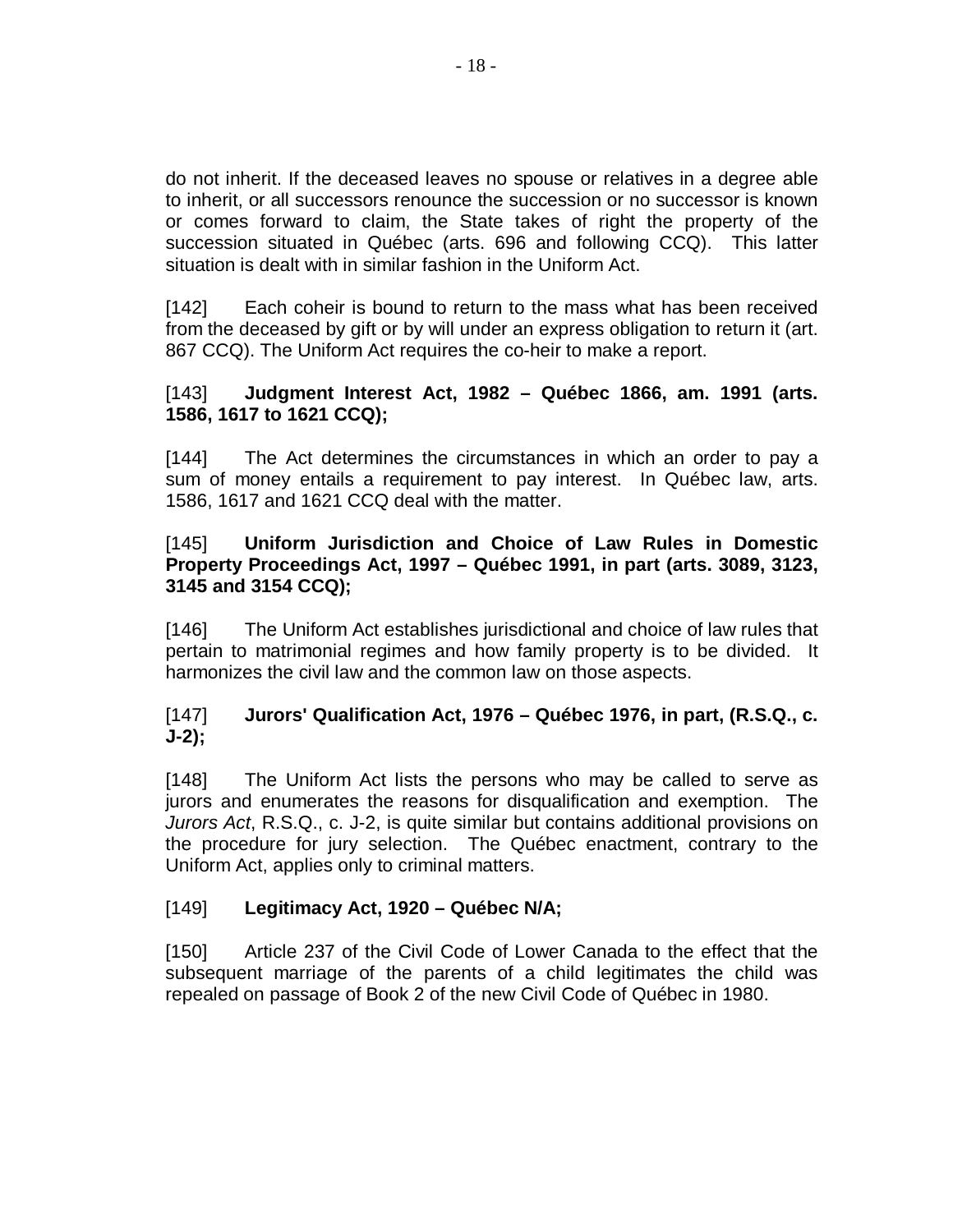#### [151] **Liens Act, 1996 – Québec 1991, in part;**

[152] The Uniform Act creats a lien for repairers, storers and carriers which must be registered to be set up as against third parties. Those persons are not required to remain in possession of the goods to protect the lien.

[153] With the enactment of the new Civil Code of Québec in 1991, all liens have been replaced either by a legal hypothec (must be registered) or by a prior claim (need not be registered).

[154] The claims of persons having the right to retain movable property are collocated before the claims of other creditors, even secured creditors. The claims do not need to be published to be set up as against other creditors or third parties.

[155] A party who, with the consent of the other contracting party, retains property belonging to the latter has a right to do so pending full payment of the claim against that party, if the claim is payable and is directly related to the property being retained (art. 1592 CCQ).

[156] The carrier, the depositor (storer) (art. 2293 CCQ) and the repairer (art. 2058 CCQ) may retain the property, as well as many other people: a person who finds an object, an heir (art. 875 CCQ), an institute (art. 1250 CCQ), an administrator of the property of others (art. 1369 CCQ), the mandatary (art. 2185 CCQ), an innkeeper (art. 2302 CCQ), a borrower (art. 2324 CCQ), etc.

[157] The prior claim exists as long as the good remains in the possession of the creditor.

#### [158] **Limitations of Actions Act 1962, am. 1976 – Québec 1991 in part (arts. 2875 to 2933 CCQ);**

[159] The Act establishes a comprehensive legal framework which finds its counterpart in Book Eight, Title Three of the Civil Code on extinctive prescription. The time periods vary however. The Civil Code retains periods of 10, 3 and 1 years while the Uniform Act retains periods of 10, 6, 5, 2 and 1 years.

[160] Both the Uniform Act and the Civil Code provide that prescription does not run against persons if it is impossible for them to act (art. 2904 CCQ).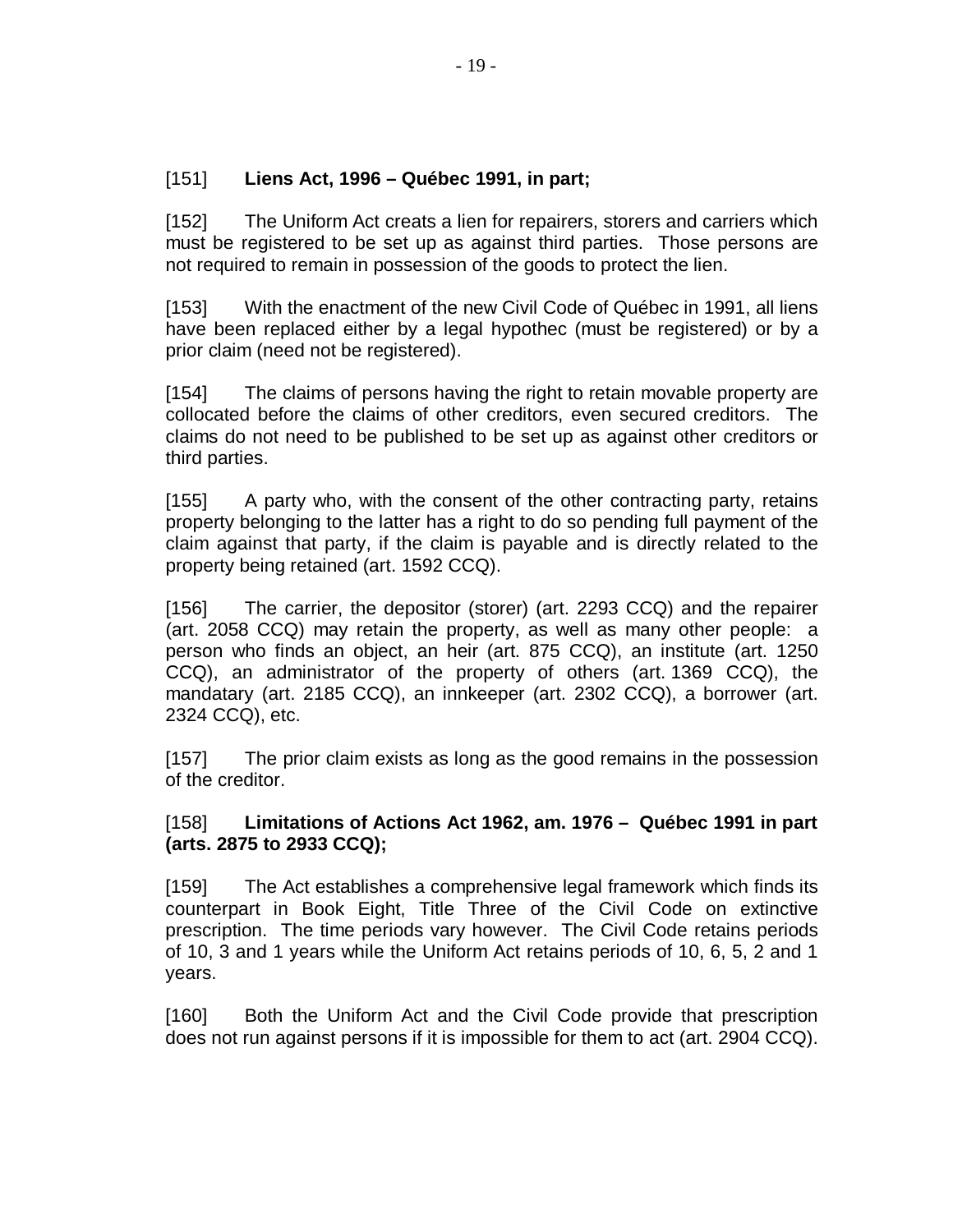They also provide that when the right of action arises from damage appearing progressively or tardily, the period runs from the day the damage appears for the first time (art. 2926 CCQ). In the case of an action in nullity of contact, the period runs from the day the person becomes aware of the cause of nullity (art. 2927 CCQ).

[161] **Limited Liability Partnership Act, 1999 – Québec 2001 in part (S.Q., 2001, c. 34);**

[162] The Act introduces a new type of enterprise. Québec enacted the Act to amend the Professional Code and other legislative provisions as regards the carrying on of professional activities within a partnership or company, S.Q., 2001, c. 34, which unlike the Uniform Act applies only to professionals.

#### [163] **Maintenance and Custody Enforcement Act, 1985 – Québec 1981, am. 1995 in part (R.S.Q., c. P-2.2);**

[164] The Act provides for the appointment of a Director responsible for the enforcement of maintenance orders and custody orders.

[165] From 1981 to 1995, a collector of support payments appointed by the Québec Minister of Justice could cause compulsory enforcement on the application of the creditor of an order awarding support.

[166] Since 1995, the Minister of Revenue is responsible for enforcing maintenance orders. The clerk of the court notifies all judgments to the Minister. The Minister may seize salaries, goods, immovables, etc. to enforce the judgments. The person authorized by the Minister may conduct an inquiry. Information obtained is confidential. (see the Act to facilitate the payment of support, R.S.Q., c. P-2.2).

[167] The parents alone are responsible for enforcing custody orders.

#### [168] **Married Women's Property Act, 1943 – Québec 1964, am. 1970, am. 1980, am. 1994 in part (arts. 391 and 432 CCQ);**

[169] The Act provides for the full capacity of married women and the separation as to property. In Québec, spouses who married before July 1, 1970 hold their property in community of property if they have not agreed otherwise. Those married after that date hold their property in partnership of acquests, unless they have agreed otherwise.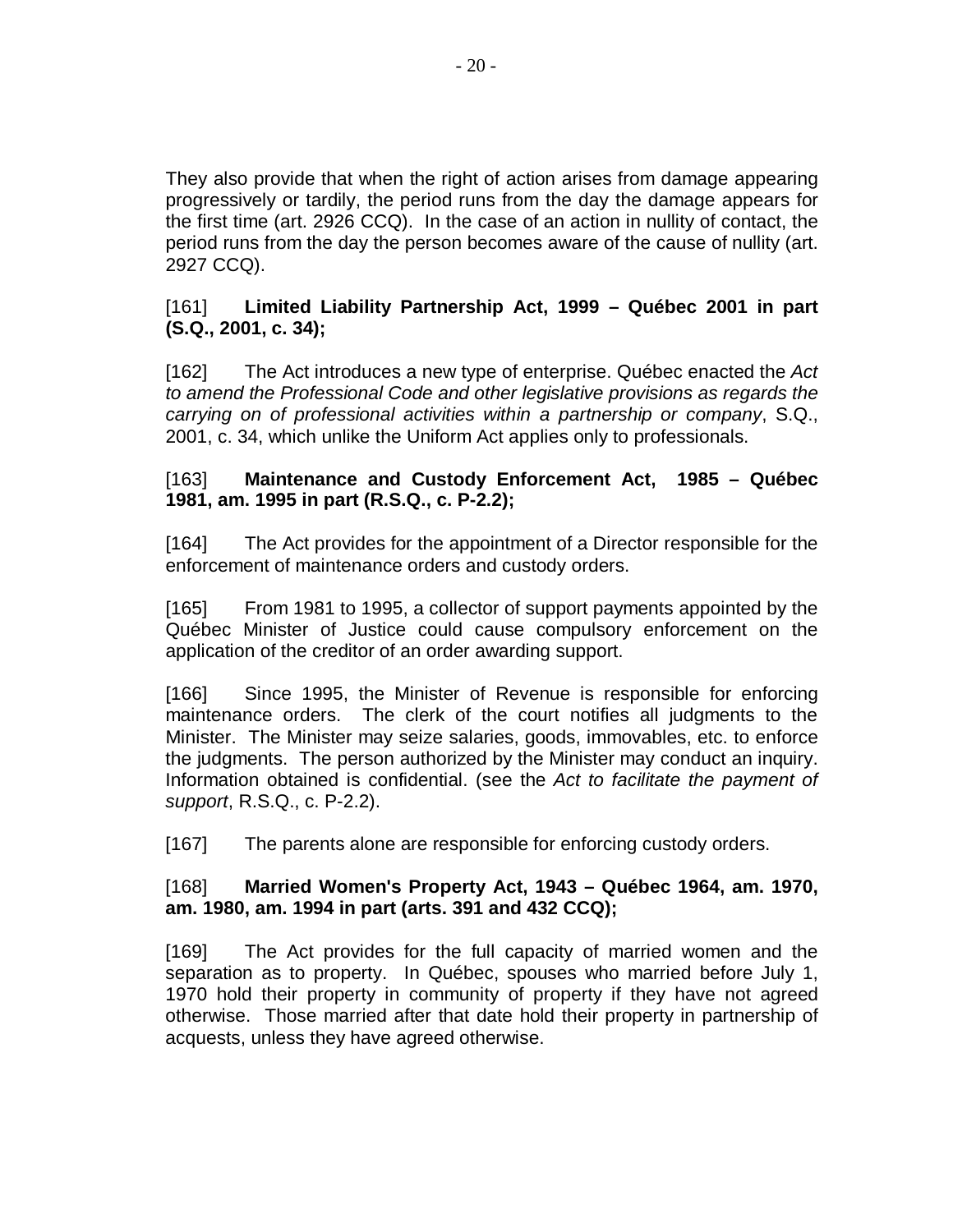#### [170] **Medical Consent of Minors Act, 1975 – Québec 1991 in part (arts. 14 et seq. CCQ);**

[171] The Act establishes 16 years old as the age for consenting to medical treatment. Under the Civil Code, a minor 14 years of age or older may give consent to medical care. The Civil Code also provides, contrary to the Uniform Act, that the authorization of the court is necessary to cause a minor 14 years of age or older to undergo care the minor refuses, except in case of emergency if the minor's life is in danger or his or her integrity is threatened (arts. 14 and 16 CCQ). Both the Uniform Act and the Civil Code require the authorization of the court to override a refusal of the holder of parental authority in similar circumstances.

#### [172] **Mental Health Act, 1987 – Québec 1991, am. 1997 (arts. 26 to 31 CCQ and R.S.Q., c. P-38.001);**

[173] The purpose of the Act is to provide a comprehensive legal framework to apply when a person needs psychiatric care and it is intended to ensure the person's rights are protected.

[174] The Civil Code provides for the same (see arts. 26 to 31 CCQ), along with the Act respecting the protection of persons whose mental state presents a danger to themselves or to others, R.S.Q., c. P-38.001.

#### [175] **Occupiers' Liability Act, 1973 – Québec 1866, am. 1991 (arts. 1457, 1465 to 1469, 1474 and 1475 CCQ);**

[176] The Act determines the care that an occupier is required to show towards persons entering on the premises. Under the Civil Code, every person is liable in certain cases to reparation for injury caused to another by the act of things in the person's custody (art. 1457 CCQ). See in particular arts. 1465 to1469 CCQ. A person may exclude or limit liability by agreement (see arts. 1474 and1475 CCQ).

#### [177] **Partnerships Registration Act, 1938 – Québec 1866, am. 1991, 1993 and 1997 (R.S.Q., c. P-45);**

[178] The Act provides that partnerships carrying on business must be registered. The Act respecting the legal publicity of sole proprietorships, partnerships and legal persons, R.S.Q., c. P-45, enacted in 1993, creates a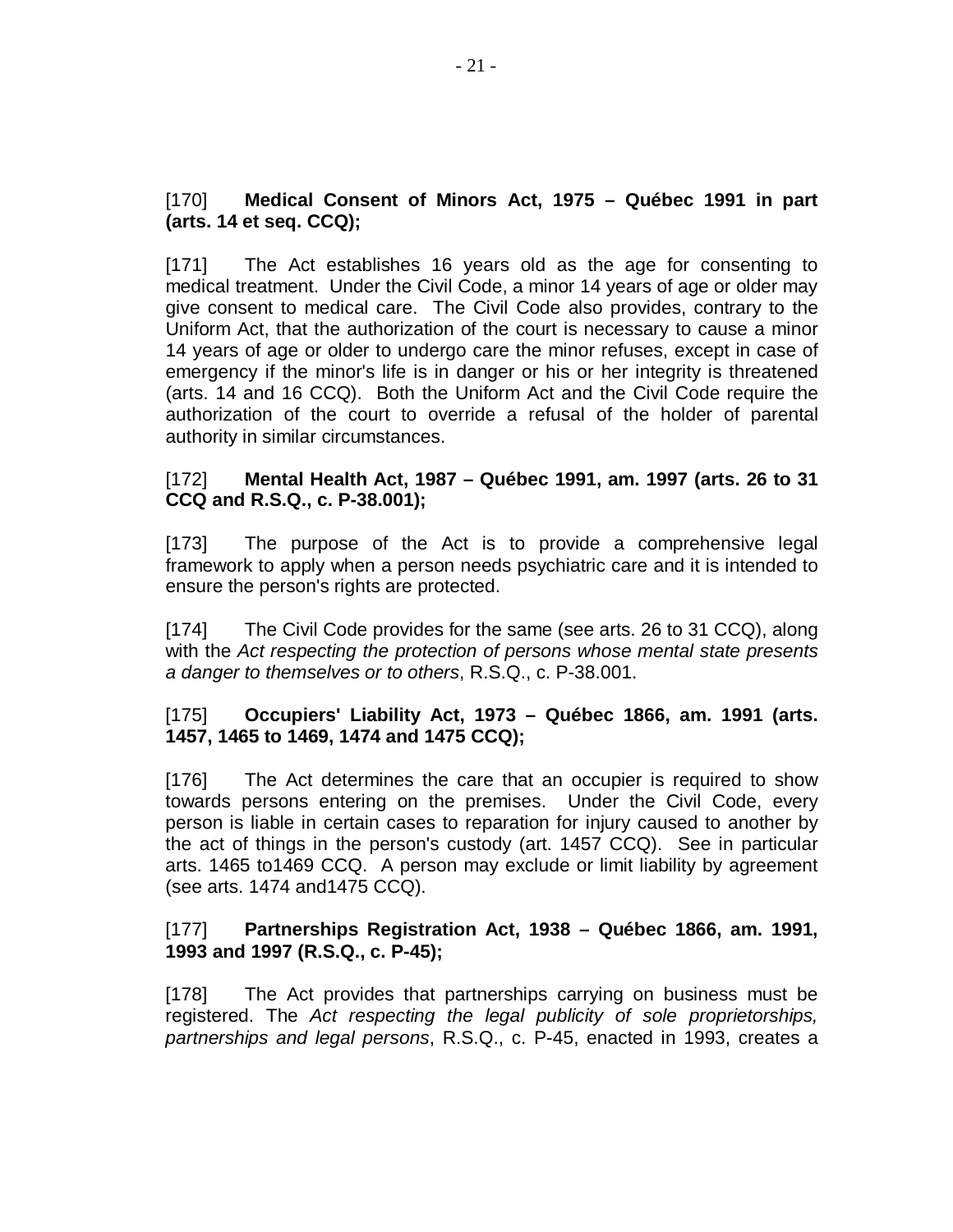more comprehensive regime of registration of all persons carrying on commercial activities. Civil and regulatory penalties exist and any interested person may petition the Inspector General entrusted with maintaining the register to correct or strike off any inaccurate information appearing in the register.

#### [179] **Perpetuities Act, 1972 – Québec 1866, am. 1991 in part (arts. 617, 1122, 1242, 1279 and 1814 CCQ);**

[180] The Act sets the time limit for transferring a real right under pain of nullity, in particular in the case of an unborn child.

[181] It has equivalent civil law provisions that deal with the particular circumstances of succession (art. 617 CCQ), usufruct (art. 1122 CCQ), substitution (art. 1242 CCQ), trusts (art. 1279 CCQ) and gifts inter vivos (art. 1814 CCQ). In those circumstances, the person to whom the property is intended must exist at the time the provision becomes effective in their regard. A child must be conceived and born living and viable.

#### [182] **Personal Property Security, 1971 – Québec 1991 in part (arts. 2663, 2665, 2696 to 2714, 3102 to 3106 CCQ);**

[183] The Act creates a very comprehensive legal framework for security interests in goods, chattels and other property (arts. 2665 and 2696 to 2714 CCQ). The Québec Civil Code provides for hypothecs on movables which must be registered to be set up as against third parties (art. 2663 CCQ). Conflict of law rules are also provided (arts. 3102 to 3106 CCQ).

#### [184] **Powers of Attorney Act, 1978 – Québec 1866 am. 1991 in part (arts. 2152, 2157 et seq. and 2177 and 2181 CCQ);**

[185] The Act has only two sections, one relating to the attorney's and the grantor's liability on termination of authority under the power of attorney, the other on the continuation of the authority in the case of mental infirmity.

[186] The Civil Code of Lower Canada contained provisions dealing specifically with mandates given to an attorney (art. 1732 CCLC). The rules that referred to the general rules on mandate were subsequently abolished. The Civil Code contains rules specific to mandate and other rules that govern mandates given in anticipation of the mandator's incapacity. There are no longer any specific rules on representation by an attorney. The mandatary and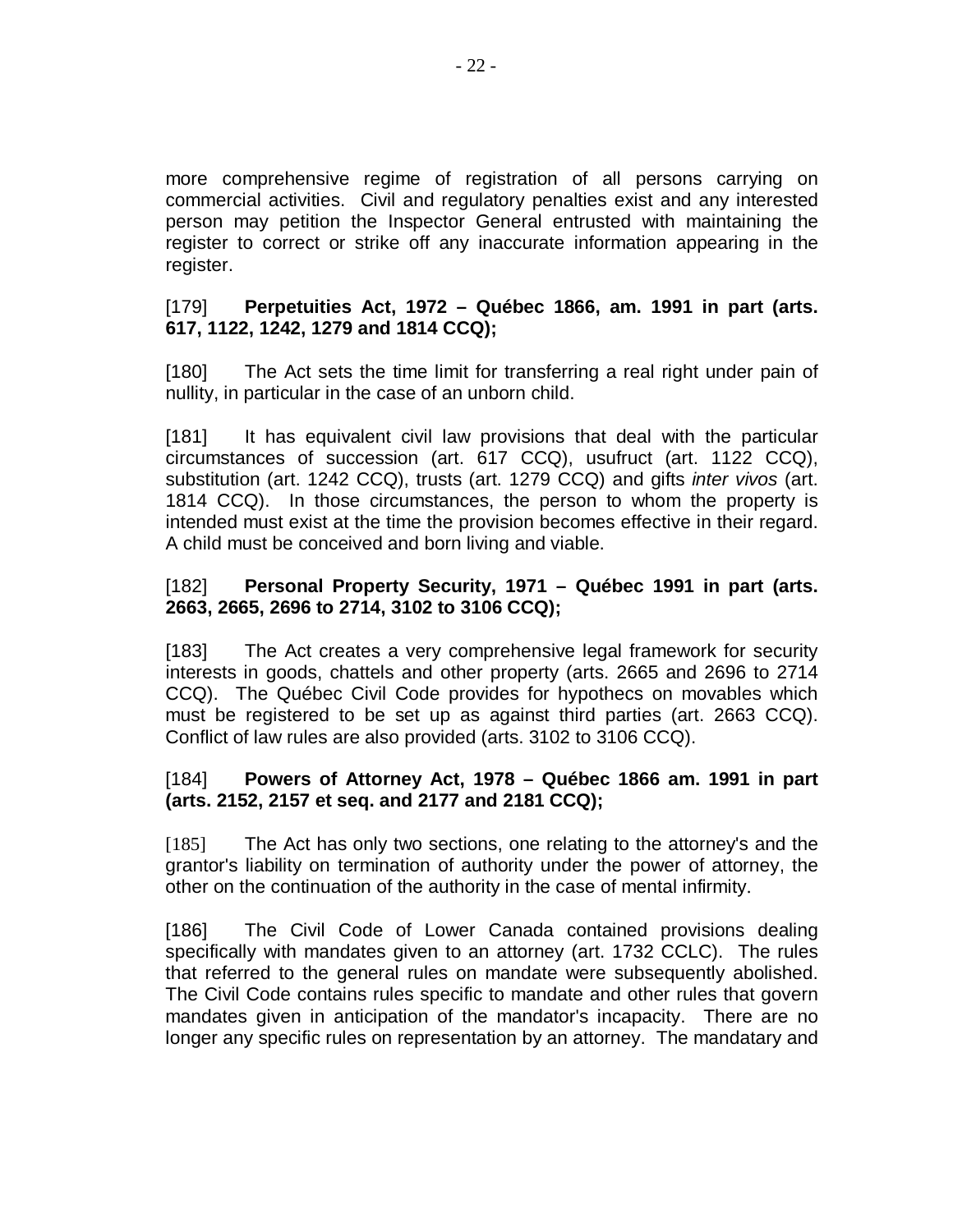mandator are personally liable to third parties for the acts performed by the mandatary after the end of the mandate in certain circumstances (arts. 2152, 2157 and following and 2181 CCQ.) In the case of inability to act, the mandate may be terminated (art. 2177 CCQ).

# [187] **Presumption of Death Act, 1960 – Québec 1866 am. 1991 (art. 92 CCQ);**

[188] The Act provides for orders by a court concerning an absent person and distribution of the person's estate. The Civil Code provides for the same (see art. 92 CCQ). Seven years after disappearance, a declaratory judgment of death may be pronounced. The effects of the judgment cease if the person returns and the person may recover his or her property in certain circumstances.

# [189] **Privacy Act, 1994 – Québec 1991 (arts. 35, 36, 1457 and 1590 CCQ);**

[190] The Act confers a right of action for violation of a person's privacy. Under the Civil Code, every person has a right to the respect of his privacy. No one may invade the privacy of a person (art. 35). Certain acts enumerated in art. 36 may be considered as invasions of the privacy of a person. The general principle of art. 1457 CCQ (liability) and art. 1590 CCQ (remedies to enforce performance) apply to the violation of the right to privacy.

# [191] **Proceedings Against the Crown Act, 1950 – Québec, 1965 am. 1991 (arts. 1376, 1457 and 1590 CCQ and arts. 94.4 and 94.10 CCP);**

[192] The Act provides for the liability of the Crown in tort and establishes the procedure for proceedings in damages. As stated in article 1376 of the Civil Code, the rules set forth in Book V, which contains rules on liability, apply to the State and its bodies. Service upon the Attorney General is made at the office of the Director General of the legal department in Montreal or in Québec City (art. 94.4 CCP). Art. 94.10 CCP provides for payment out of the Consolidated Revenue Fund when the Attorney General is found liable.

# [193] **Products Liability Act, 1984 – Québec 1991 (arts. 1468, 1470, 1473 and 3128 CCQ);**

[194] The Act renders the supplier of a defective product liable when personal injury, damage to property or economic loss occurs or when a false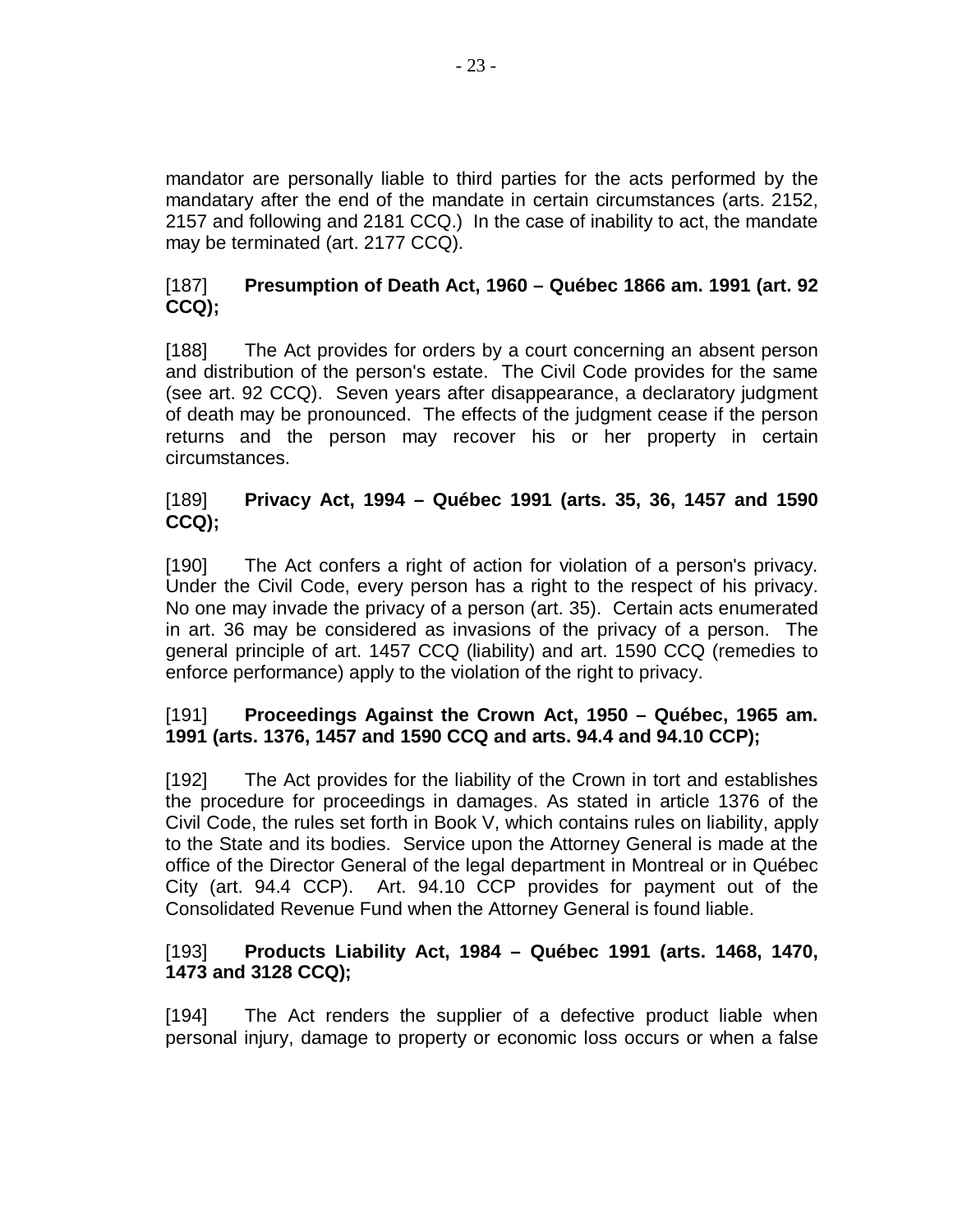statement concerning a product is made. It also provides for the exclusion of liability in certain circumstances. Art. 1468 CCQ provides that the manufacturer and the person who distributes the thing are liable to reparation for injury caused to a third person by reason of a safety defect in the thing. Exonerations are provided for in article 1470 and following (see art. 1473 CCQ). Contractual liability may be incurred if a party does not reveal what should be known about the product. Article 3128 CCQ establishes a rule of conflict of laws.

[195] **Reciprocal Enforcement of Judgments Act; Alberta, British Columbia, Manitoba, New Brunswick, Newfoundland, the Northwest Territories, Nova Scotia, Ontario, Prince Edward Island, Saskatchewan and Yukon enacted the Act which has replaced by the Enforcement of Canadian Judgments Act – the Uniform Enforcement of Canadian Decrees Act – and the Uniform Enforcement of Canadian Judgments and Decrees Act, 1992 – (see those Acts).**

[196] **Reciprocal Enforcement of Judgments (United Kingdom) Act 1982;**

[197] Québec is not a party to the Canada-United Kingdom bilateral Convention.

[198] **Reciprocal Enforcement of Maintenance Orders Act, 1946 – Québec 1952 (R.S.Q., c. E-19);**

[199] Québec passed the Act respecting reciprocal enforcement of maintenance orders, R.S.Q., c. E-19, in 1952. It has been amended on a few occasions since then.

#### [200] **Uniform Registered Plan (Retirement Income) Exemption Act or Uniform Registered Plan (Retirement Income) Exemption Act, 1999 – Québec 1965, in part (arts. 553(7) and 553(11)a CCP);**

[201] Under the Act, registered retirement plans (benefits and contributions) are exempt from any legal process. In Québec law, only benefits payable under a supplementary pension plan to which the employer has contributed on behalf of employees and the contributions payable by the employer are exempt from seizure (arts. 553, par. (7) and subpar. a of  $3^{\text{rd}}$  par. in par. 11).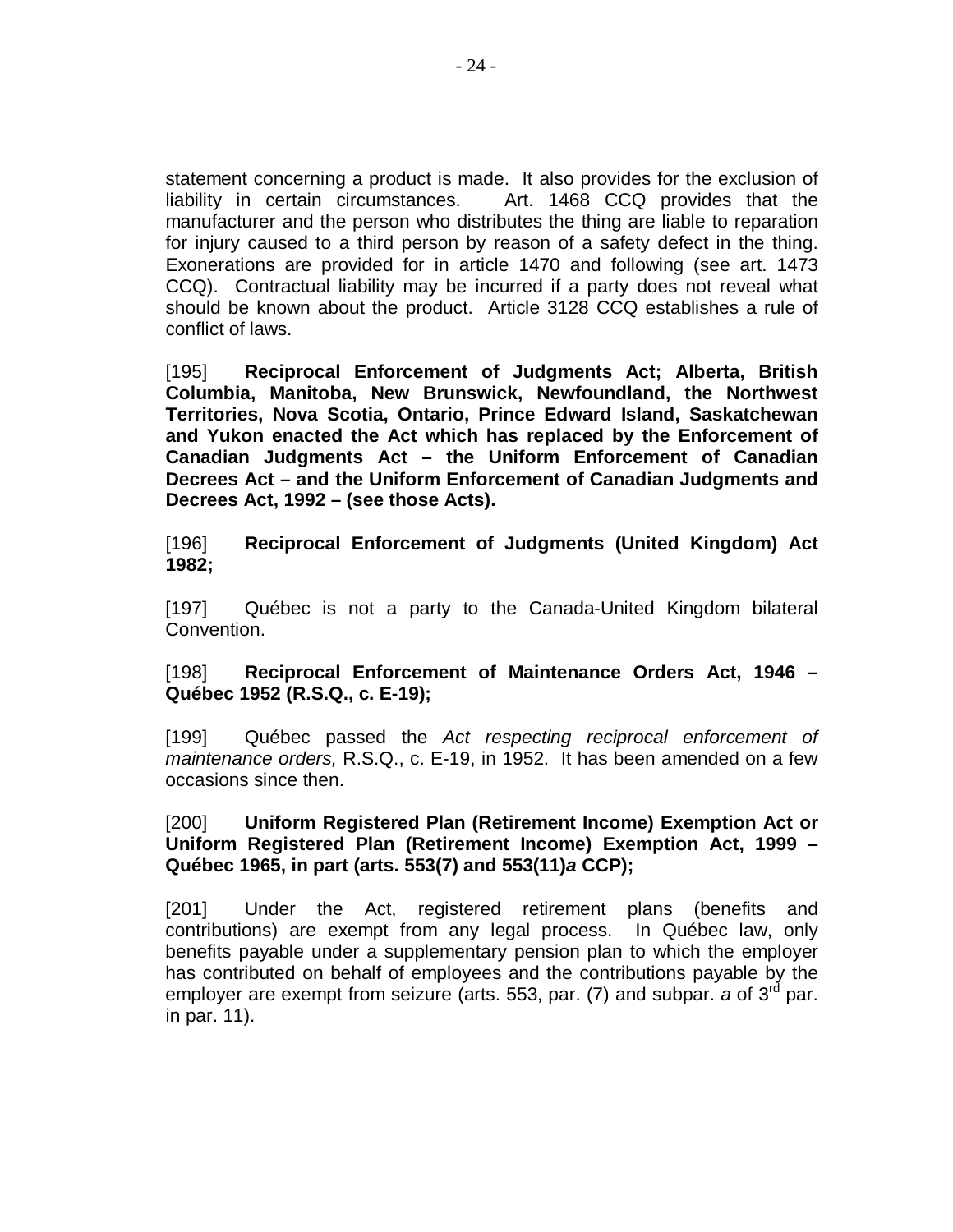#### [202] **Regulations Act, 1943 – Québec, 1976, am. 1986 (R.S.Q., c. R-3 and c. R-18.1);**

[203] The Act provides for the publication of regulations and for the appointment of a Registrar responsible. The Regulations Act, R.S.Q., c. R-18.1, provides for the publication of the regulations and for their approval by the Department of Justice before they are made. The Act respecting the consolidation of the statutes and regulations, R.S.Q., c. R-3 provides for their continuing consolidation.

#### [204] **Regulatory Offences Procedure Act, 1992 – Québec 1987 (R.S.Q., c. C-25.1);**

[205] The Act provides for a comprehensive legal framework for offences created by an Act of the legislature other than the Criminal Code. The Code of Penal Procedure, R.S.Q., c. C-25.1 does the same.

#### [206] **Retirement Plan Beneficiaries Act, 1975 – Québec 1866, am. 1991 (arts. 2379, 2446, 2449 and 2450 CCQ);**

[207] The Act provides a framework for the designation of beneficiaries under a retirement plan and indicates the formalities to be respected when the designation is revoked. The rules in the Civil Code are similar but for one aspect: under art. 2449 CCQ, the designation of a spouse is irrevocable unless otherwise stipulated.

[208] Under art. 2379 CCQ, the designation of an annuitant in connection with a pension plan is covered by the rules governing contracts of insurance. Under those rules, the designation of beneficiaries is made in the contract or in another writing which may or may not be in the form of a will (art. 2446 CCQ). A designation of a beneficiary other than the spouse may be revoked, unless stipulated otherwise. The revocation must be in writing but need not be express (art. 2449 CCQ).

[209] A will may revoke a designation if it refers to the pension plan in question specifically. A designation or revocation made in a will does not prevail against another designation or revocation subsequent to the signing of the will. The designation or revocation in a will that is null be reason of a defect is not null for that sole reason, unless the will is revoked (art. 2450 CCQ).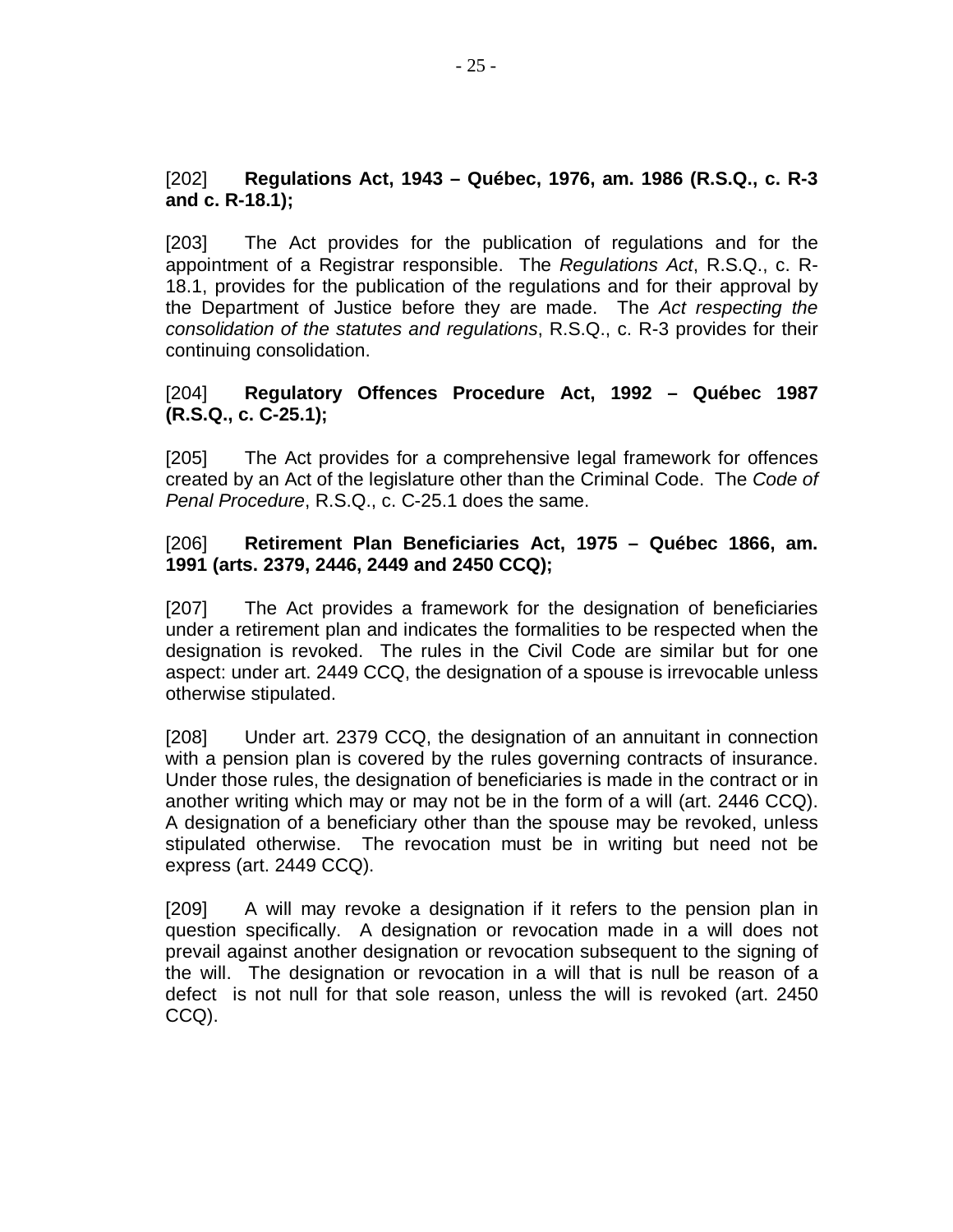#### [210] **Sale of Goods Act, 1981 – Québec 1866, am. 1991 in part (arts. 1371 to 1805 CCQ) and R.S.Q., c. P-40.1);**

[211] The Act provides for a comprehensive legal framework for contracts of sale of goods. The Civil Code also has such a framework (see arts. 1708 to 1805) which applies with more general rules on the formation of contracts, remedies in case of non-performace, etc. (arts. 1371 to 1707 CCQ) and with specific consumer protection rules (see the Consumer Protection Act, R.S.Q., c. P-40.1).

[212] The two sets of rules, those of the Uniform Act and those of the Civil Code, have many differences which are rooted in the differences between common law and civil law. There is extensive research on this subject which I can provide you with along with the researcher's report if you wish.

# [213] **Service of Process by Mail Act, 1945 – Québec 1965 (arts. 138 and 140 CCP);**

[214] The Act adds another method of service: mail with proof of delivery. Such service is deemed to have been made on the date of acknowledgement of receipt signed by the party at the time of delivery. Articles 138 and 140 of the Code of Civil Procedure are to the same effect but a judge or a clerk has to authorize this type of service first.

# [215] **Settlement of International Investment Disputes Act, 1998 – Québec N/A;**

[216] Canada is not a party to this Convention, the agreement of all the provinces is necessary. Québec and Alberta have not given their agreement to the federal government for Canada to join the Convention.

# [217] **Statutes Act, 1975 – Québec 1982 (R.S.Q., c. A-25.1 and c. R-3);**

[218] The Act provides for a form of enacting clauses, the publication of Acts and the duties of the clerk of the Legislature. The Act respecting the National Assembly, R.S.Q., c. A-25.1 is similar. The Act respecting the consolidation of the statutes and regulations, R.S.Q., c. R-3, provides for the continuing consolidation of statutes.

# [219] **Survival of Actions Act, 1963 – Québec 1866, 1991 (art. 625 CCQ);**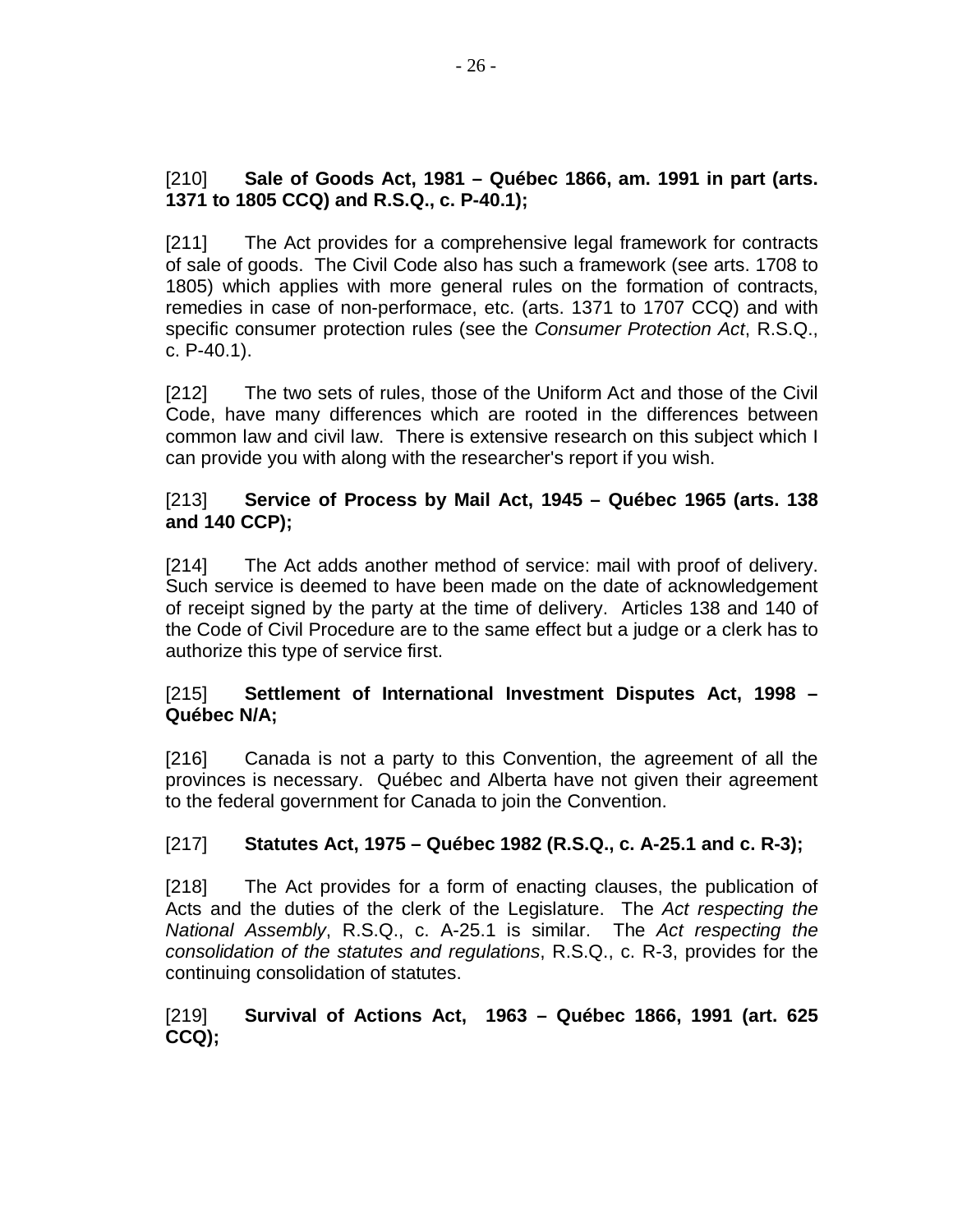[220] The Act provides for the survival of causes of action vested in a deceased person and their transfer to the person's estate. This is a very old principle of civil law whereby the heirs are seized of the rights of the deceased (le mort saisit le vif) (art. 625 CCQ).

# [221] **Survivorship Act, 1939 – Québec 1866, am. 1991 (art. 616 CCQ);**

[222] The Act provides for the devolution of estates when two or more persons die at the same time. The Uniform Act also determines the situation of joint tenants and provides that the substitute personal representative is to act if the testator and the designated executor die at the same time. Article 603 CCLC did not apply if several persons were called to each other's succession. Article 616 CCQ applies if at least one of the persons is called to the succession of the other, as is the case in the Uniform Act.

# [223] **Testamentary Additions to Trust Act, 1968 – Québec 1991 (art. 1293 CCQ);**

[224] The Act provides for the possibility of adding goods to a trust by will. Under art. 1293 CCQ, any person may increase the trust patrimony by transferring property to it by contract or will. The person does not acquire the rights of a settler by that fact. The transferred property is mingled with the other property of the trust patrimony and is administered in accordance with the provisions of the constituting act.

# [225] **Trade Secrets Act, 1987 – Québec 1991 (art. 1472 CCQ);**

[226] The Act provides that a person who discloses a trade secret is liable and determines the rights of action available to persons entitled to the benefit of the trade secret, and the causes of exoneration of liability. Article 1472 CCQ provides that a person may be freed from liability for injury caused to another as a result of the disclosure of a trade secret by proving that considerations of general interest prevailed over keeping the secret. Otherwise the general rules of liability apply.

# [227] **Transboundary Pollution Reciprocal Access Act, 1982 – Québec N/A;**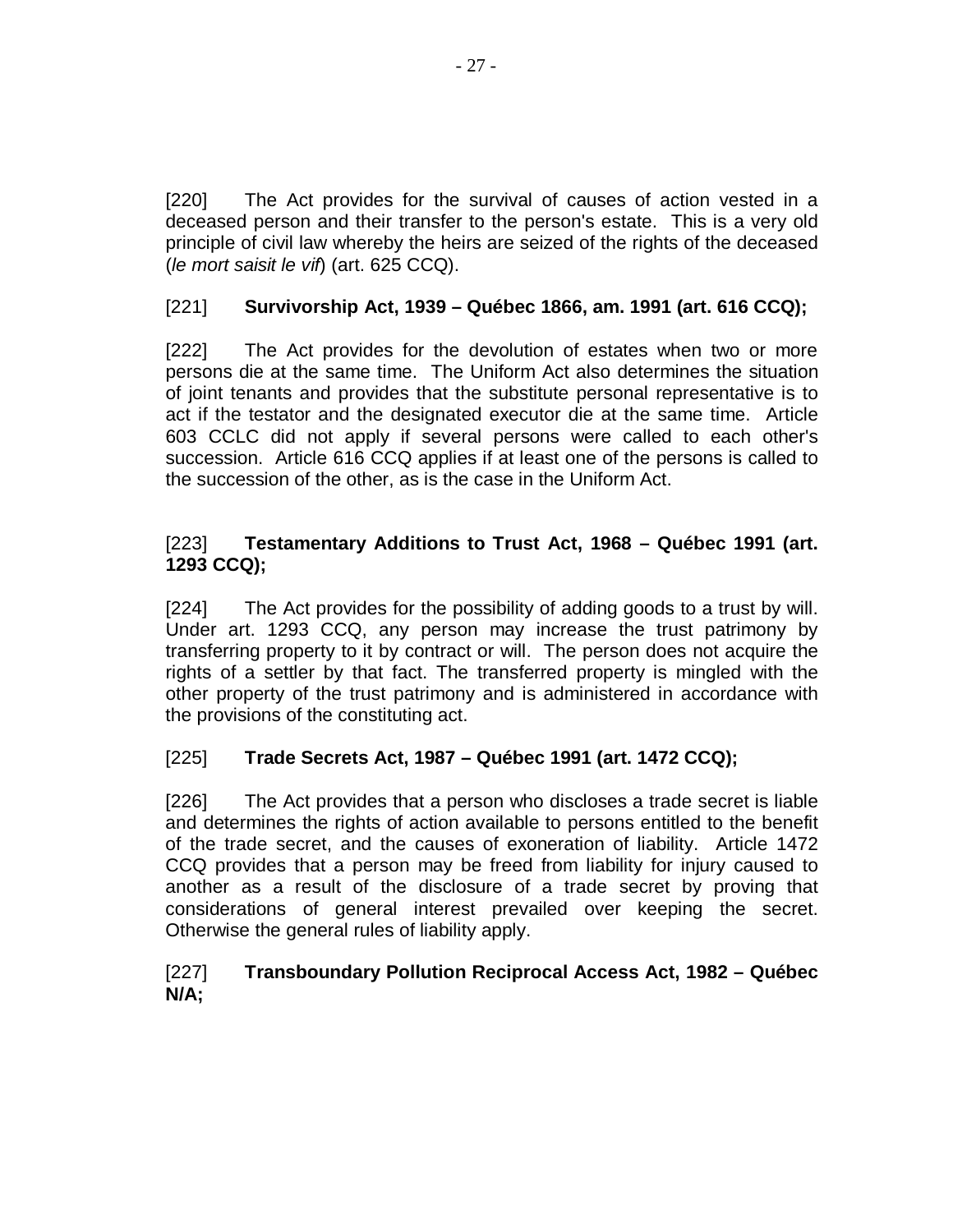[228] The purpose of the Act is to determine international jurisdiction and choice of law rules between reciprocating jurisdictions in cases of Canadoamerican pollution. Traditionally, for an action to proceed, the author of the injury must be in the place where the injury occurs. Also, the courts of a jurisdiction are not competent to hear disputes relating to injury caused in another jurisdiction. Under the Uniform Act, the court in the place where the injury occurred has, in principle, jurisdiction. It applies the law of the jurisdiction, excluding choice of law rules.

#### [229] **Trustee (Investments), 1957, am. 1997 – Québec 1866, am. 1991 in part (arts. 1278, 1339 and 1343 CCQ);**

[230] Rather than listing investments presumed sound for the investor, the Act gives the investor a power to invest in any kind of property or security. This power would be subject to a general duty to exercise the degree of care, skill, and judgment that a prudent investor would employ. The provisions incorporate features of portfolio theory including diversification, covariance, and risk and return analysis. They also address the issue of delegation of investment authority by trustees.

[231] Article 1278 CCQ subjects the trustee to the rules that apply to the administration of the property of others. Article 1339 CCQ provides a list of such investments presumed sound that includes securities and shares in mutual funds. Under art. 1343 CCQ, an administrator who acts in accordance with those provisions is presumed to act prudently and is not liable for losses. The Civil Code makes no reference to the portfolio theory and does not provide for delegation to a mandatary.

# [232] **Variation of Trusts Act, 1961 – Québec 1991 (arts. 1294 and 1295 CCQ);**

[233] The Act empowers a court to make changes to a trust. Articles 1294 and 1295 provide that a court may on the application of an interested person terminate the trust or substitute another purpose closely related to the original purpose of the trust. Notice of the application must be given to a large number of persons.

#### [234] **Vital Statistics Act, 1949 – Québec 1866 am. 1991 (arts. 103 to 152 CCQ);**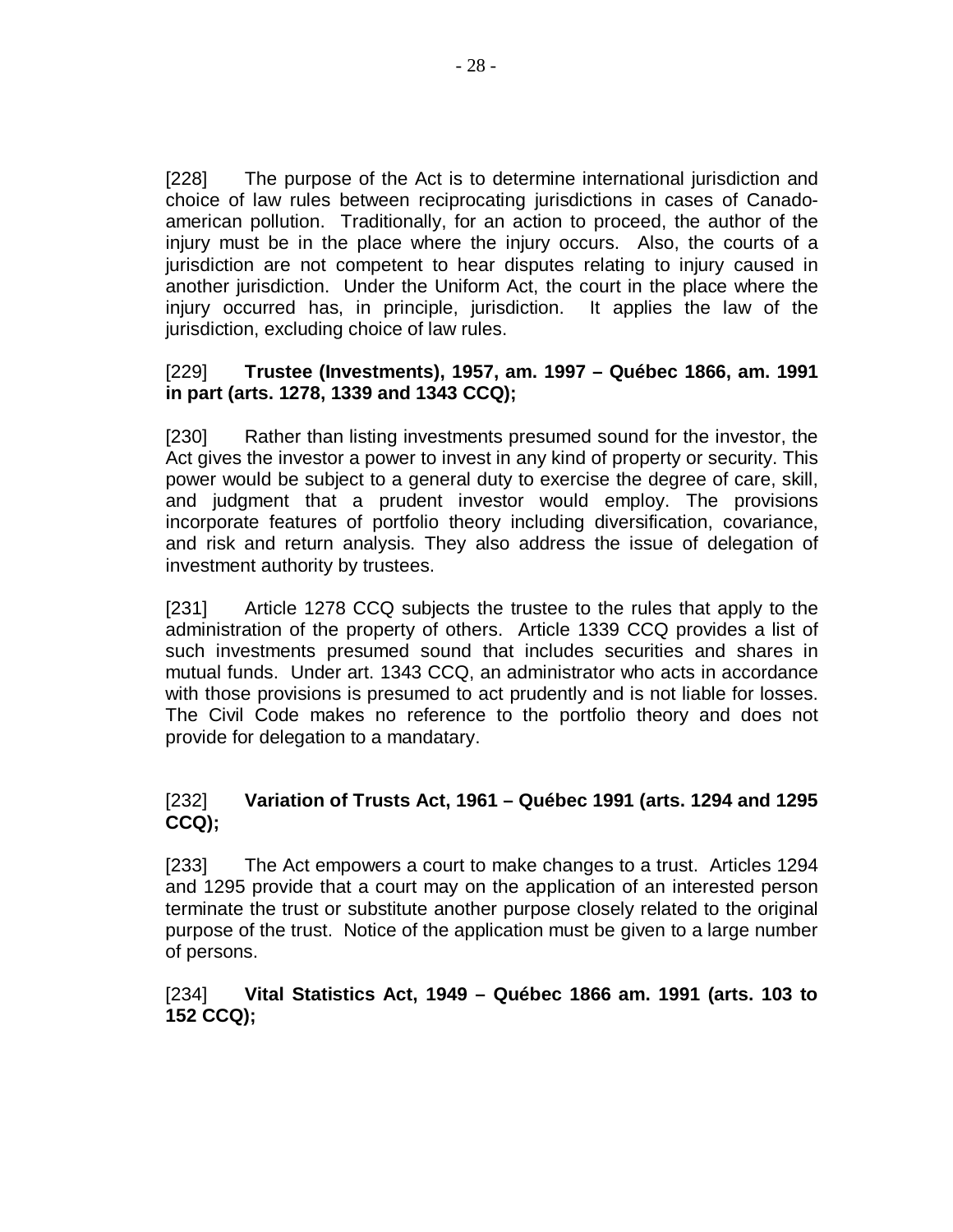[235] The Act provides for the registration of births, marriages and deaths, of names, changes of names or sex, adoption, etc. It specifies the powers and duties of the Director of Vital Statistics. Articles 103 to 152 CCQ provide likewise. Since 1994, the registrar of civil status is the sole officer of civil status.

#### [236] **Warehouse Receipts Act, 1945 – Québec 1866, am. 1991 in part (art. 2285 CCQ);**

[237] The Act creates the basic requirements for warehouse receipts which may be negotiable or non-negotiable. Different consequences and liabilities follow. The Civil Code contains only one provision in reference to receipts for deposit: when the depositary has issued a receipt or any other document evidencing the deposit or giving the person holding it the right to withdraw the property, the depositary may require that the document be returned (art. 2285 CCQ).

#### [238] **Warehousemen's Lien Act, 1962 – Québec 1866, am. 1991 in part (arts. 1592, 2293 and 2651 CCQ);**

[239] The Uniform Act creates a lien in favour of the warehouseman. With the enactment of the new Civil Code of Québec in 1991, all privileges were replaced either by a legal hypothec (must be registered) or a prior claim (need not be registered). A party who, with the consent of the other contracting party, retains property belonging to the latter has a right to do so pending full payment of the claim against that party, if the claim is payable and is directly related to the property being retained (art. 1592 CCQ). The depositary (art. 2293 CCQ) may retain the property. The prior claim subsists as long as the property remains in the creditor's possession (art. 2651 CCQ). The claims of person having a right of retention over movable property are collocated before the claims of the other creditors, even preferred creditors. The claims need not be registered to be set up against other creditors or third parties.

#### [240] **Wills Act, 1953 – Québec 1866 am. 1991 in part (arts. 703 to 775, 3098 to 3101 CCQ);**

[241] The Act provides for a comprehensive legal framework for wills: forms of wills, revocation, effect of divorce, conflict of laws, etc. It also implements the Unidroit Convention on the form of international wills. Québec is not a signatory to that Convention, but arts. 703 to 775 CCQ create the legal framework regarding wills. Notarial wills are valid as well as holograph wills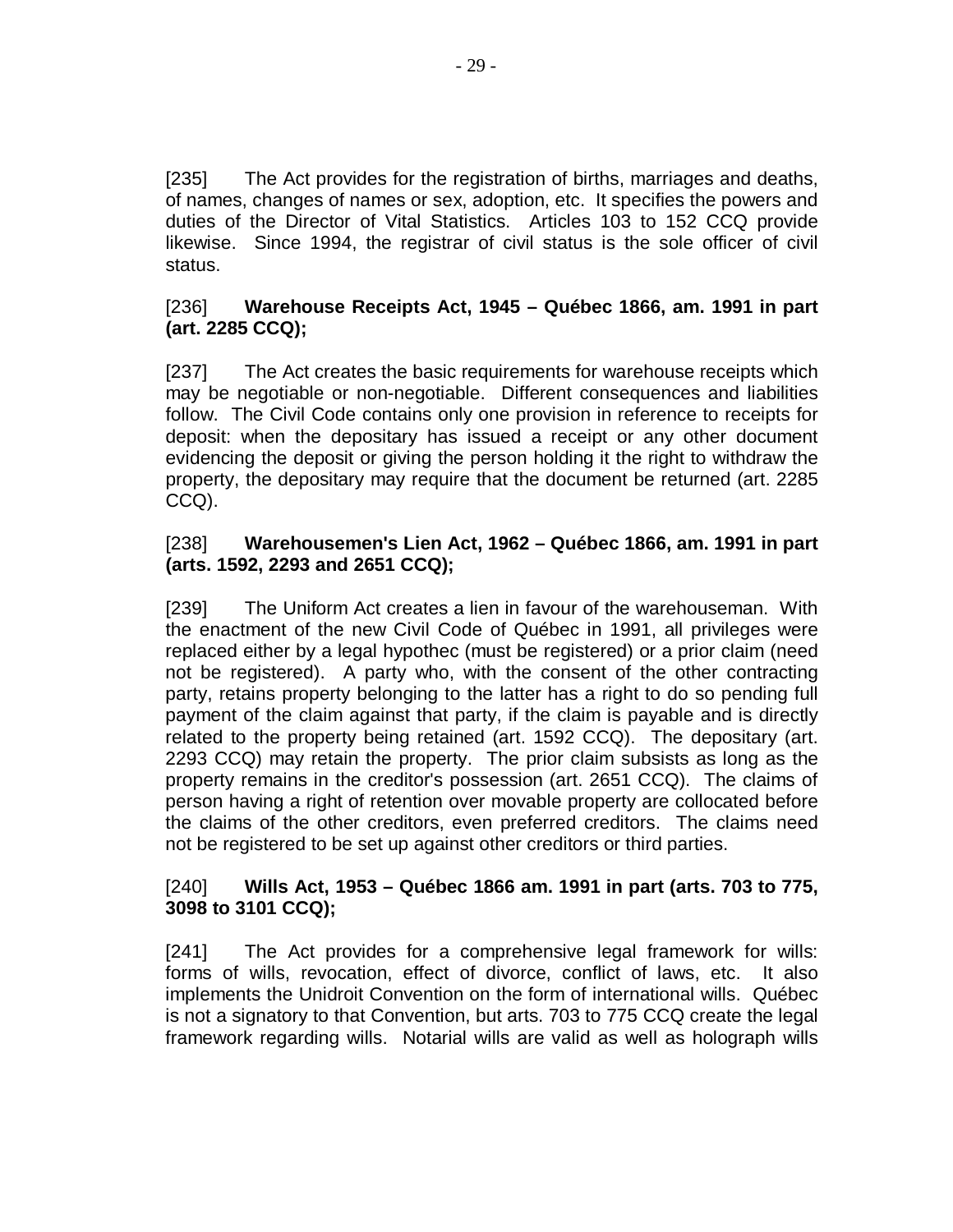and wills made in the presence of witnesses. A legacy lapses if the legatee does not survive the testator unless there is representation (arts. 749 to 750 CCQ). A legacy made to the spouse before divorce is revoked unless the testator manifested a contrary intention. Conflict of law rules are provided for in arts. 3098 to 3101 CCQ.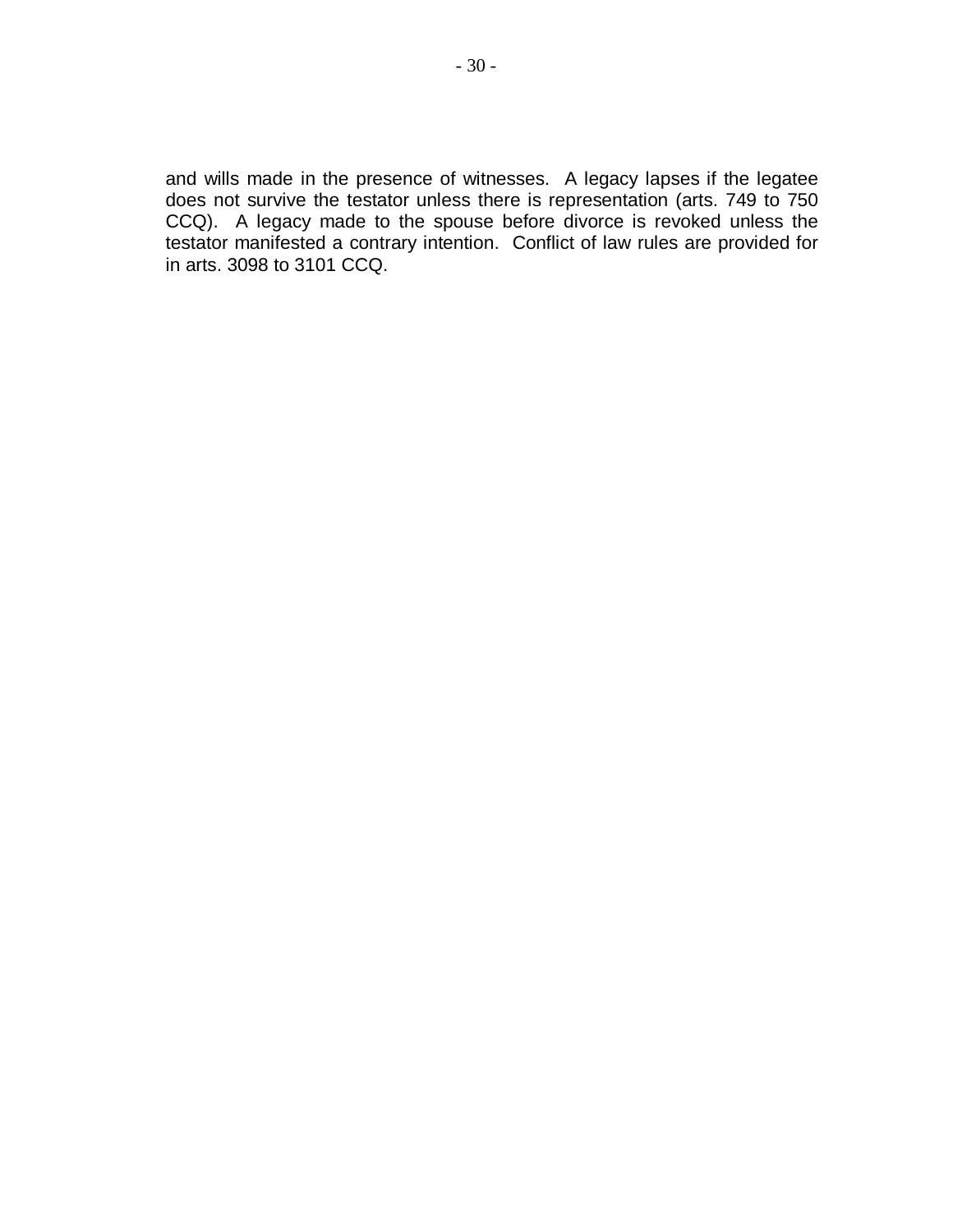#### **Uniform Acts enacted by Québec**

**Accumulations Act** - Québec, 1991 in force in 1994 (a. 1123, 1212, 1221, 1272, 1273, 1294, 2649 C.C.Q.)

**Arbitration Act** – Québec, 1986 (a. 940 to 951.2 C.C.P.)

**Child Evidence Act** - Québec, 1965, am. 1991 in force in 1994 (a. 2844 C.C.Q.)

**Child Status Act** - Québec, 1980, am. 1991 in force in 1994 (a. 522, 525, 526, 538 to 542, 3155 and 3167 C.C.Q.)

**Class Proceedings Act** – Québec, 1978 (An Act respecting the class action, R.S.Q., c. R-2.1)

**Condominium Insurance Act** - Québec, 1991 in force in 1994 (a. 1039, 1073 C.C.Q.)

**Conflict of Laws, Rules for Trusts Act** - Québec, 1991 in force in 1994 (a. 3107, 3108 C.C.Q.)

**Criminal Injuries Compensation Act** – Québec,1988 (An Act respecting assistance for victims of crime, R.S.Q., c. A-13.2) and 1971 (Crime Victims Compensation Act, R.S.Q., c. I-6)

**Dependants' Relief Act** - Québec, 1991 in force in 1994 (a. 684 to 695 C.C.Q.)

**Devolution of Real Property Act** - Québec, 1866, am. 1991 in force in 1994 (a. 776, 791, 807, 836 C.C.Q.)

**Effect of Adoption Act** - Québec, 1980, am. 1991 in force in 1994 (a. 577, 581 C.C.Q.)

**Electronic Commerce Act** – Québec, 2001 (An Act to establish a legal framework for information technology, R.S.Q., c. C-1.1)

**Electronic Evidence Act** - Québec, 1991 in force in 1994, am. 2001 (a. 2837 to 2742, 2855, 2860, 2874 C.C.Q.)

**Evidence Act** – Québec, 1866, am. 1991 in force in 1994, am. 2001 (a. 2803 to 2874 C.C.Q.); 1965 (a. 294 to 331.9; a. 394.1 to 394.5; 414 to 437 C.C.P.)

**Foreign Arbitral Awards Act** – Québec, 1986 (a. 948 C.C.P. and following)

**Frustrated Contracts Act** – Québec,1866, am. 1991 in force in 1994 (a. 1553 C.C.Q. and following in particular a. 1604 C.C.Q.)

**Health Care Directives (Recognition) Act** - Québec, 1991 in force in 1994 (a. 3109 C.C.Q.)

**Hotelkeepers Act** - Québec, 1866, am. 1991 in force in 1994 (a. 2292 and following in particular 2302 C.C.Q.)

**Information Reporting Act** – Québec, 1993 (An Act respecting the protection of personal information in the private sector, R.S.Q., c. P-39.1)

**Inter-Jurisdictional Child Welfare Orders Act** – Québec, 1977 (Youth Protection Act, R.S.Q., c. P-34.1, ss. 31, 32, 131)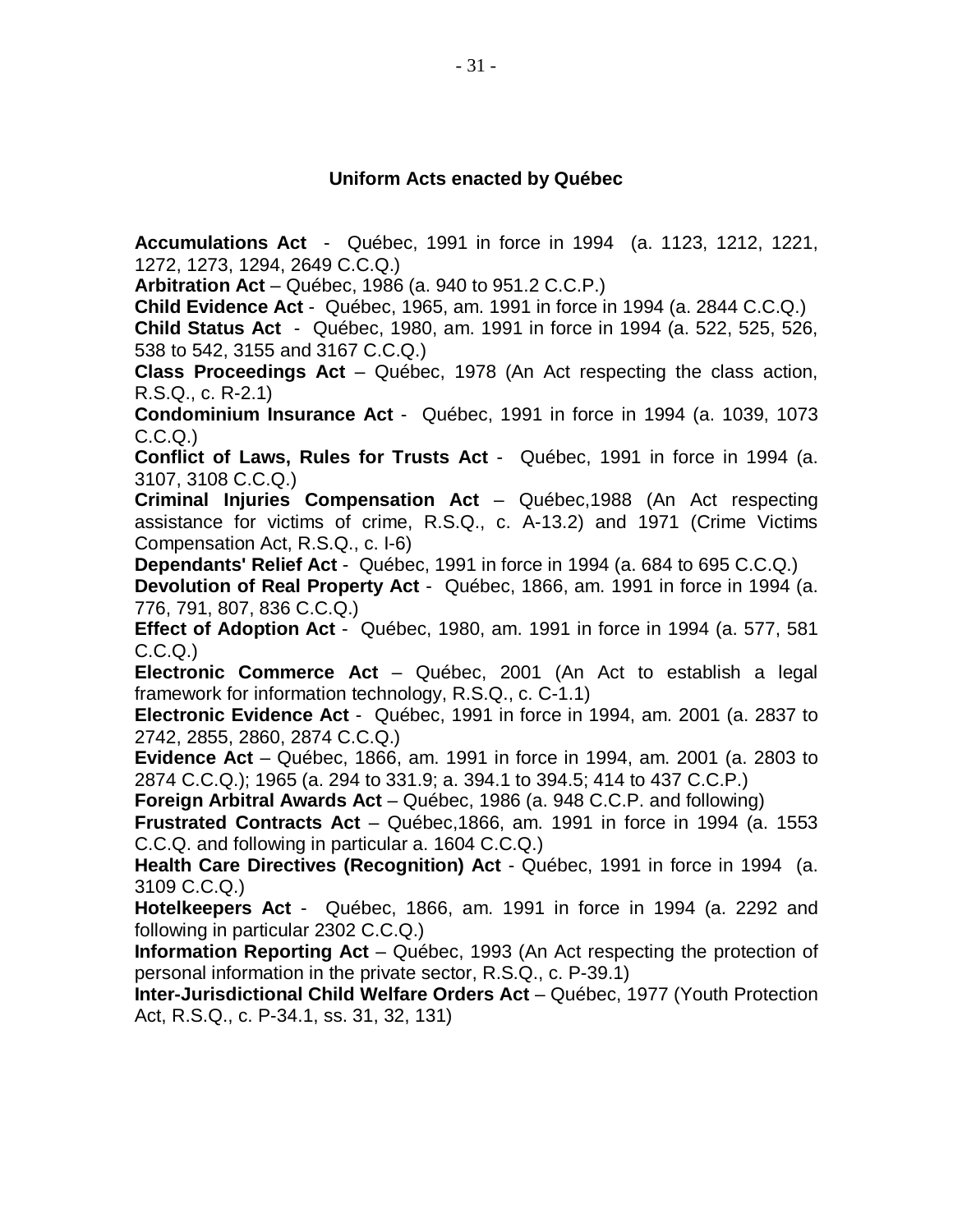**International Child Abduction Act** – Québec, 1984 (An Act respecting the civil aspects of international and interprovincial child abduction, R.S.Q., c. A-23.01)

**International Commercial Arbitration Act** - Québec, 1986 (a. 948 C.C.P. and following)

**International Sale of Goods Act** – Québec, 1991 (An Act respecting the United Nations Convention on Contracts for the International Sale of Goods, R.S.Q., c. C-67.01)

**Interpretation Act** – Québec, 1964 (Interpretation Act, R.S.Q. c. I-16)

**Judgment Interest Act** - Québec, 1866, am. 1991 in force in 1994 (a. 1586, 1617 to 1621 C.C.Q.)

**Mental Health Act** - Québec, 1991 in force in 1994 (a. 26 to 31 C.C.Q.); 1997 (An Act respecting the protection of persons whose mental state presents a danger to themselves or to others, R.S.Q., c. P-38.001)

**Occupiers Liability Act** - Québec, 1866, am. 1991 in force in 1994 (a. 1457, 1465 to 1469, 1474, 1475 C.C.Q.)

**Partnerships Registration Act** - Québec, 1993 (An Act respecting the legal publicity of of sole proprietorships, partnerships and legal persons, R.S.Q., c. P-45)

**Presumption of Death Act** - Québec, 1866, am. 1991 in force in 1994 (a. 92  $C.C.Q.$ 

**Privacy Act** - Québec, 1991 in force in 1994 (a. 35, 36, 1457, 1590 C.C.Q.)

**Proceedings Against the Crown Act** - Québec, 1991 in force in 1994 (a. 1376 C.C.Q.); 1965 (a. 94.4 to 94.10 C.C.P.)

**Product Liability Act** - Québec, 1991 in force in 1994 (a. 1468, 1470, 1473, 3128 C.C.Q.)

**Reciprocal Enforcement of Maintenance Orders Act** - Québec, 1952 (An Act respecting reciprocal enforcement of maintenance orders, R.S.Q., c. E-19)

**Regulations Act** - Québec, 1976 (An Act respecting the consolidation of the statutes and regulations, R.S.Q., c. R-3) and 1986 (Regulations Act, R.S.Q., c. R-18.1)

**Regulatory Infractions Act** - Québec, 1987 (Code of Penal Procedure, R.S.Q., c. C-25.1)

**Retirement Plan Beneficiaries Act** - Québec, 1866 am. 1991 in force in 1994 (a. 2379, 2446, 2449, 2459 C.C.Q.)

**Mail Service Act** - Québec, 1965 (a. 138, 140 C.C.P.)

**Statutes Act** - Québec, 1982 (R.S.Q., c. A-23.1); 1976 (An Act respecting the consolidation of the statutes and regulations, R.S.Q., c. R-3)

**Survival of Actions Act** - Québec, 1986, am. 1991 in force in 1994 (a. 625  $C.C.Q.$ 

**Survivorship Act** - Québec, 1866, am. 1991 in force in 1994 (a. 616 C.C.Q.)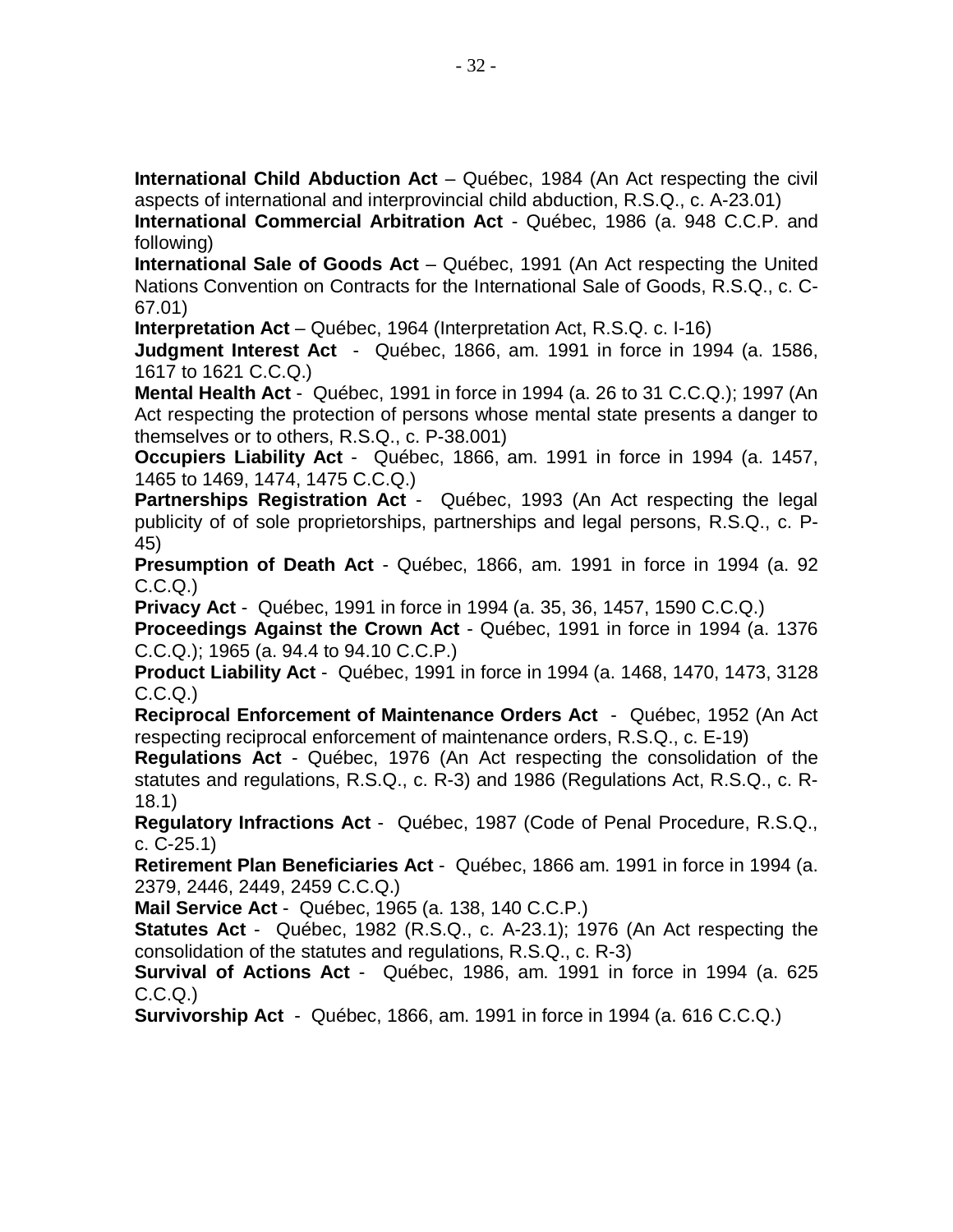**Testamentary Additions to Trusts Act** - Québec, 1991 in force in 1994 (a. 1293  $C.C.Q.$ 

**Trade Secrets Act** - Québec, 1991 in force in 1994 (a. 1472 C.C.Q.) Trustee (Investments) Act**– Québec, 1866, am. 1991 in force in 1994 (a. 1278,**

**1339, 1349 C.C.Q.)**

**Variation of Trusts Act** - Québec, 1991 in force in 1994 (a. 1294-1295 C.C.Q.) **Vital Statistics Act** - Québec, 1866, am. 1991 in force in 1994 (a. 103 to 152 C.C.Q.) Wills Act **– Québec, 1866, am. 1991 in force in 1994 (a. 703 to 775 C.C.Q.; a. 3098 to 3101 C.C.Q.)**

#### **Uniform Acts enacted in part by Québec**

**Bills of Sale Act** – Québec, 1991 in force in 1994 (a. 1642, 1745 (2), 2663, 2696 C.C.Q.) [not for sales; just for hypothecs]

Change of Name Act **– Québec, 1991 in force in 1994 (a. 57 to 70 C.C.Q.)**

Conflict of Laws (Traffic Accidents) Act **– Québec, 1977 (Automobile Insurance**

#### **Act, R.S.Q., c. A-25, ss. 7 and 8)**

Contributory Negligence Act **– Québec, 1991 in force in 1994 (a. 1478 to 1481 C.C.Q.)**

Court Jurisdiction and Proceedings Transfer Act **– Québec, 1991 in force in 1994**

#### **(a. 3134 to 3154 C.C.Q.) [except for the transfert part]**

Courts Orders Compliance Act **– Québec, 1965 (a.1, 49 to 54 C.C.P.)**

Custody Jurisdiction and Enforcement Act **– Québec, 1991 in force in 1994 (a.**

**80, 192, 3142 C.C.Q.) [except for the enforcement part]**

Defamation Act **– Québec, 1982 (An Act respecting the National Assembly, R.S.Q., c. A-23.1); 1964 (R.S.Q., c. P-19); 1866, am. 1991 in force in 1994 (a. 1457 C.C.Q.)**

Domicile Act **– Québec, 1866, am. 1991 in force in 1994 (a. 76, 81, 222, 250, 266, 278 C.C.Q.)**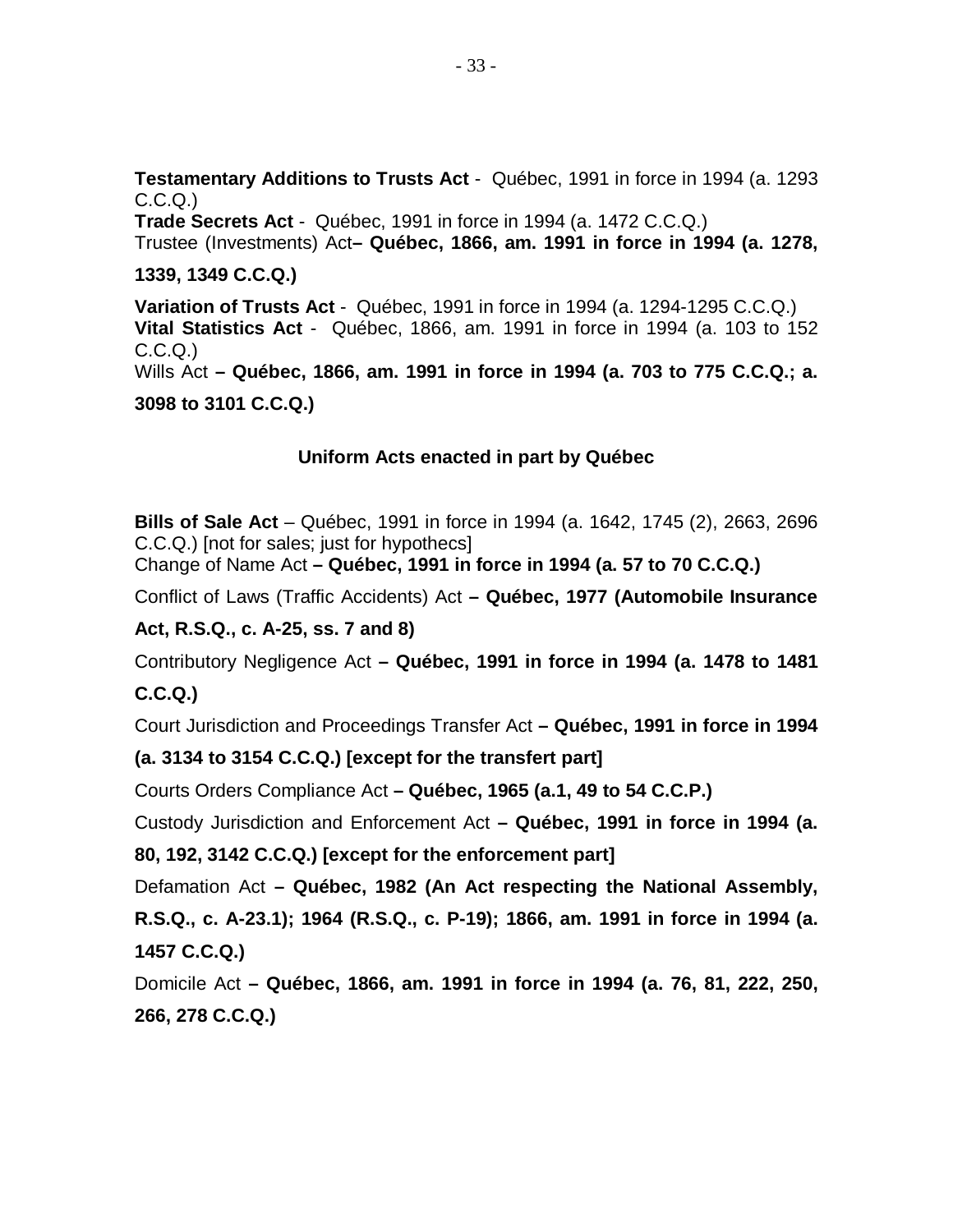- 34 -

**Enforcement of Canadian Judgments (and Decrees) Act** – Québec, 1991 in force in 1994 (a. 3155 to 3168 C.C.Q.) [except for the full faith and credit aspect] Family Support Act **– Québec, 1980 am. 1991 in force in 1994 (a. 585 C.C.Q.**

**and 825.8 C.C.P. and following ) [no support obligation between non-married**

**spouses and between a person and a child if the filiation is not established]**

Fatal Accidents Act **– Québec, 1866, am. 1991 in force in 1994 ( a. 625 C.C.Q.)**

Foreign Money Claims **– Québec, 1991 in force in 1994 (a. 3161 C.C.Q.)**

Highway Traffic and Vehicles Act (Responsibility of Owners & Drivers for Accidents) **–Québec, 1977 (Automobile Insurance Act, R.S.Q., c. A-25, ss. 84,**

**108, 109) [no fault for bodily injury]; and 1986 (Highway Safety Code, R.S.Q., c. C-24.2)**

Human Tissue Donation Act **– Québec, 1991 in force in 1994 (a. 19, 25, 43, 44,**

# **45 C.C.Q.)**

Interprovincial Subpoena Act **– Québec, 1965 (a. 282, 284) [only for Ontario];**

**and 1964 (Special Procedure Act, R.S.Q., c. P-27)**

Intestate Succession Act **– Québec, 1866, am. 1991 in force in 1994 (a. 653**

# **C.C.Q. and following )**

**Jurors' Qualification Act** - Québec, 1976 (Jurors Act, R.S.Q., c. J-2) [only in regulatory offence matters]

Limitations Act **- Québec, 1866 am. 1991 in force in 1994 ( a. 2875 C.C.Q. and**

# **following)**

**Limited Liability Partnerships Act** - Québec, 2001 (An Act to amend the Professional Code and other legislative provisions as regards the carrying on of professional activities within a partnership or company, S.Q. 2001, c. 34) [for professionals only]

Maintenance and Custody Enforcement Act **- Québec, 1980, am. 1991 in force in**

**1994 (An Act to facilitate the payment of support, R.S.Q., c. P-2.2) [except for**

# **the custody enforcement part]**

Married Women's Property Act **– Québec, 1964, am. 1970, 1980 and 1991 in**

**force in 1994 (a. 392 and 431 C.C.Q. and following)**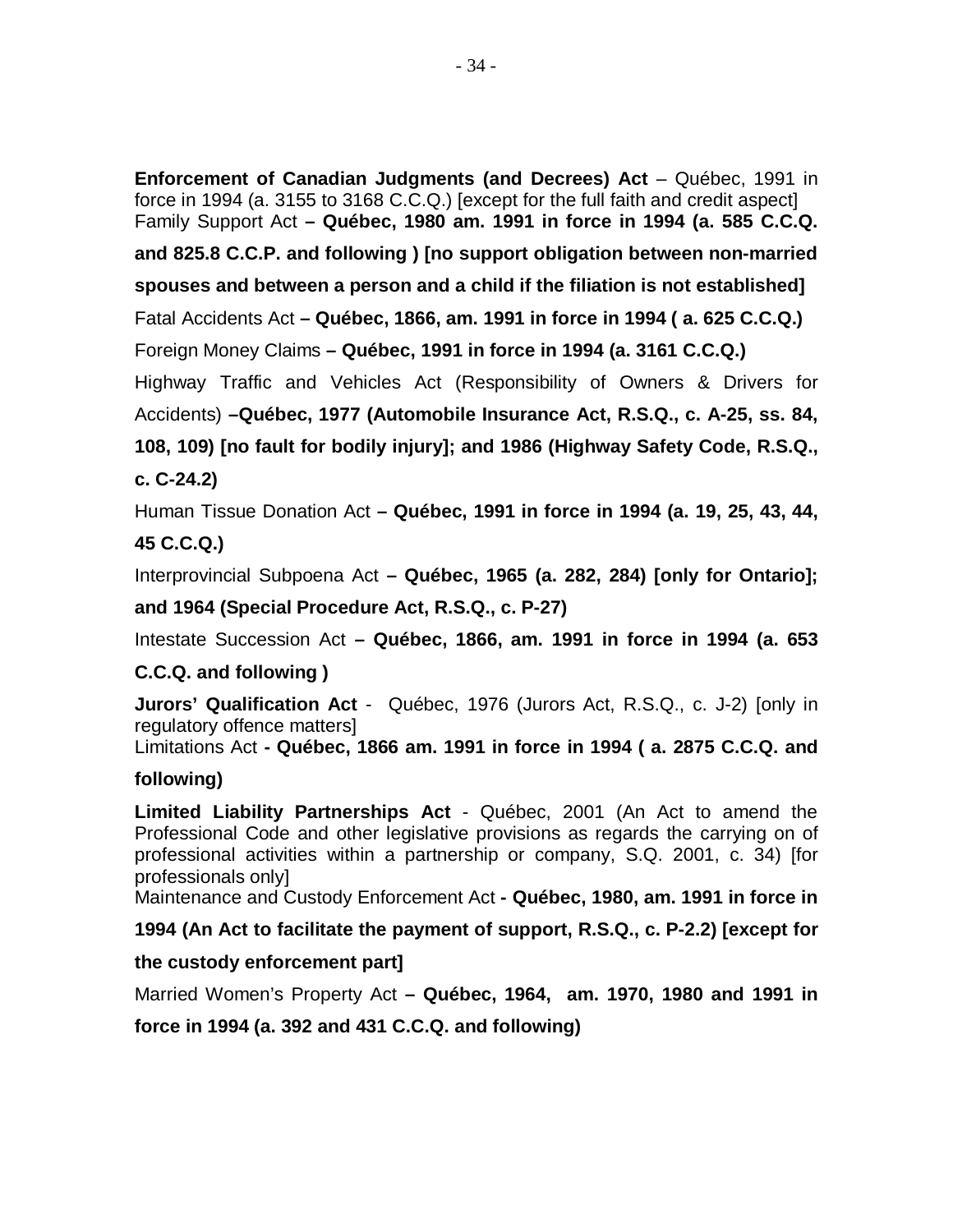Matrimonial Property and Choice of Law Rules Act **– Québec 1991 in force in 1994 (a. 3089, 3123, 3145, 3154 C.C.Q.)**

Medical Consent of Minors Act **– Québec, 1991 in force in 1994 (a. 14 and following C.C.Q.)**

Perpetuities Act **– Québec, 1866, am. 1991 in force in 1994 (a. 617, 1122, 1242, 1279, 1874 C.C.Q.)**

Personal Property Security Act **– Québec, 1991 in force in 1994 (a. 2663, 2665,**

**2696 to 2714, 3102 to 3106 C.C.Q.)**

Powers of Attorney Act **– Québec, 1867, am. 1991 in force in 1994 (a. 2152,**

**2157 and following, a. 2177 and 2181 C.C.Q.)**

**Sale of Goods Act** – Québec, 1866, am. 1991 in force in 1994 (a. 1371 to 1805 C.C.Q.); 1978 (Consumer Protection Act, R.S.Q., c. P-40.1) Warehouse Receipts Act **– Québec, 1866, am. 1991 in force in 1994 (a. 2285**

**C.C.Q.)**

# **Uniform Acts not enacted by Québec**

Bulk Sales Act

Construction Liens and Arbitration (provisions)

Cost of Credit Disclosure Act

Franchises Act

Legitimacy Act

Liens Act

Registered Plan (Retirement Income) Exemption Act

Warehousemen's Lien Act